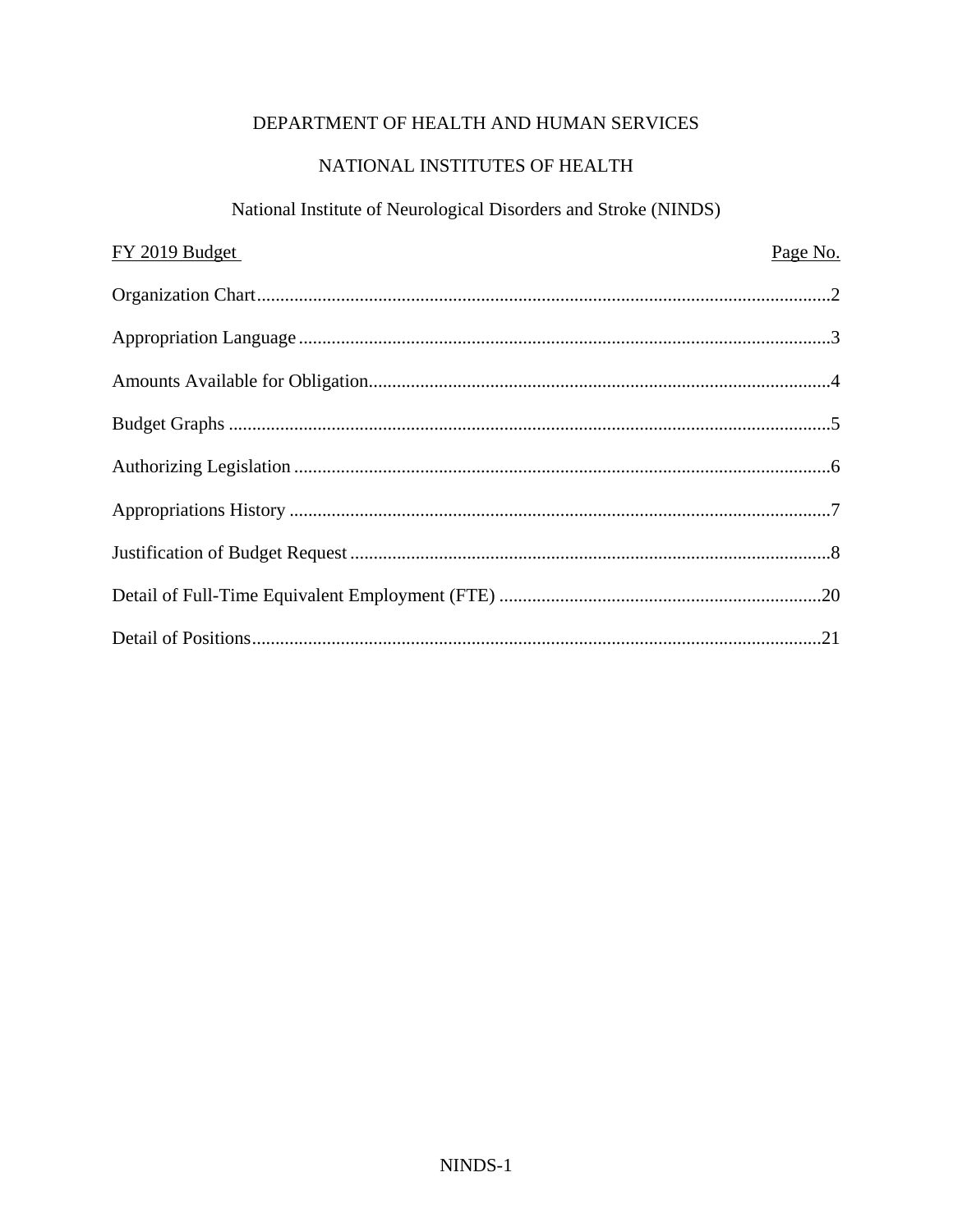## NATIONAL INSTITUTES OF HEALTH National Institute of Neurological Disorders and Stroke Organizational Chart

<span id="page-1-0"></span>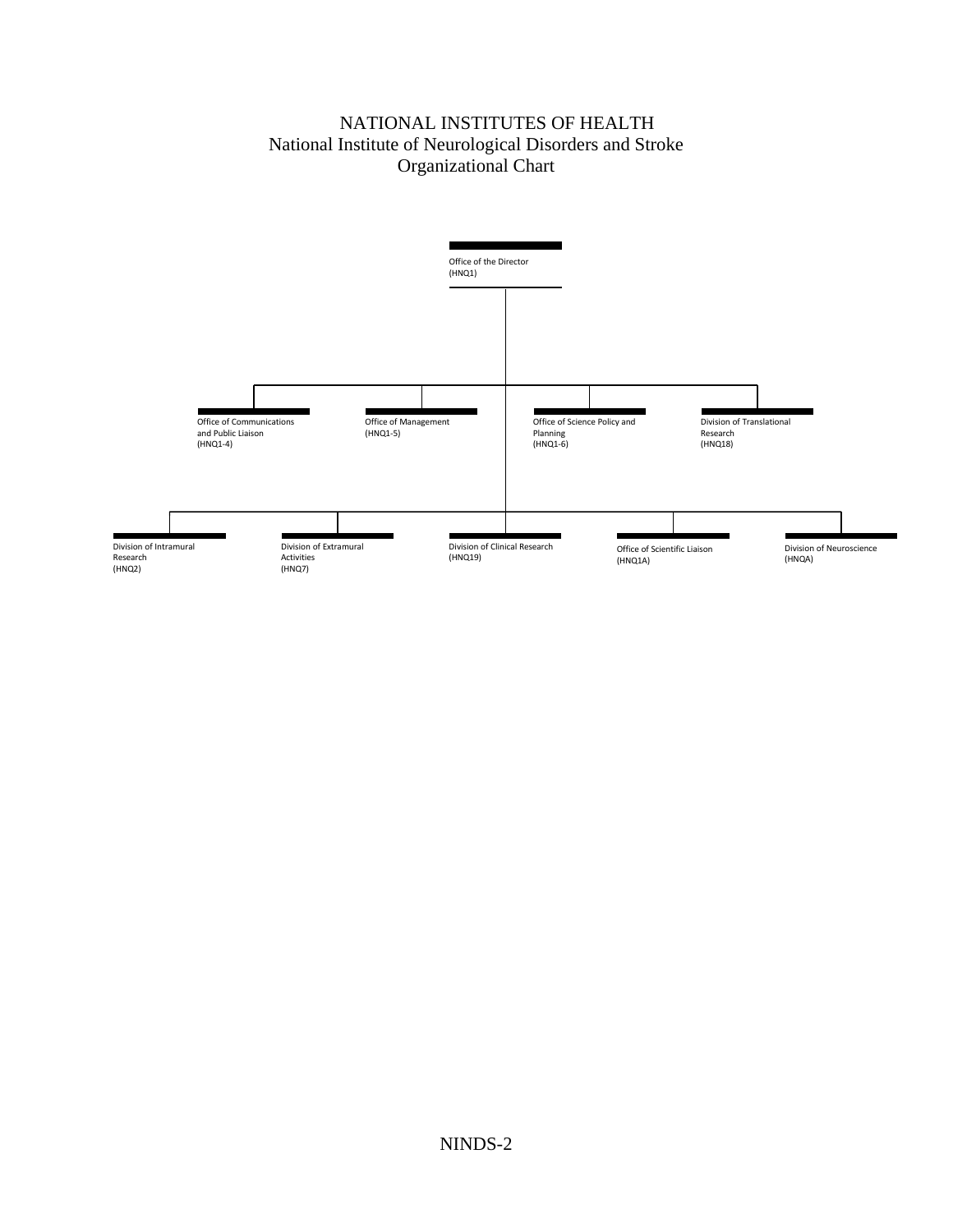<span id="page-2-0"></span>*For carrying out section 301 and title IV of the PHS Act with respect to neurological disorders and stroke, \$1,781,056,000.*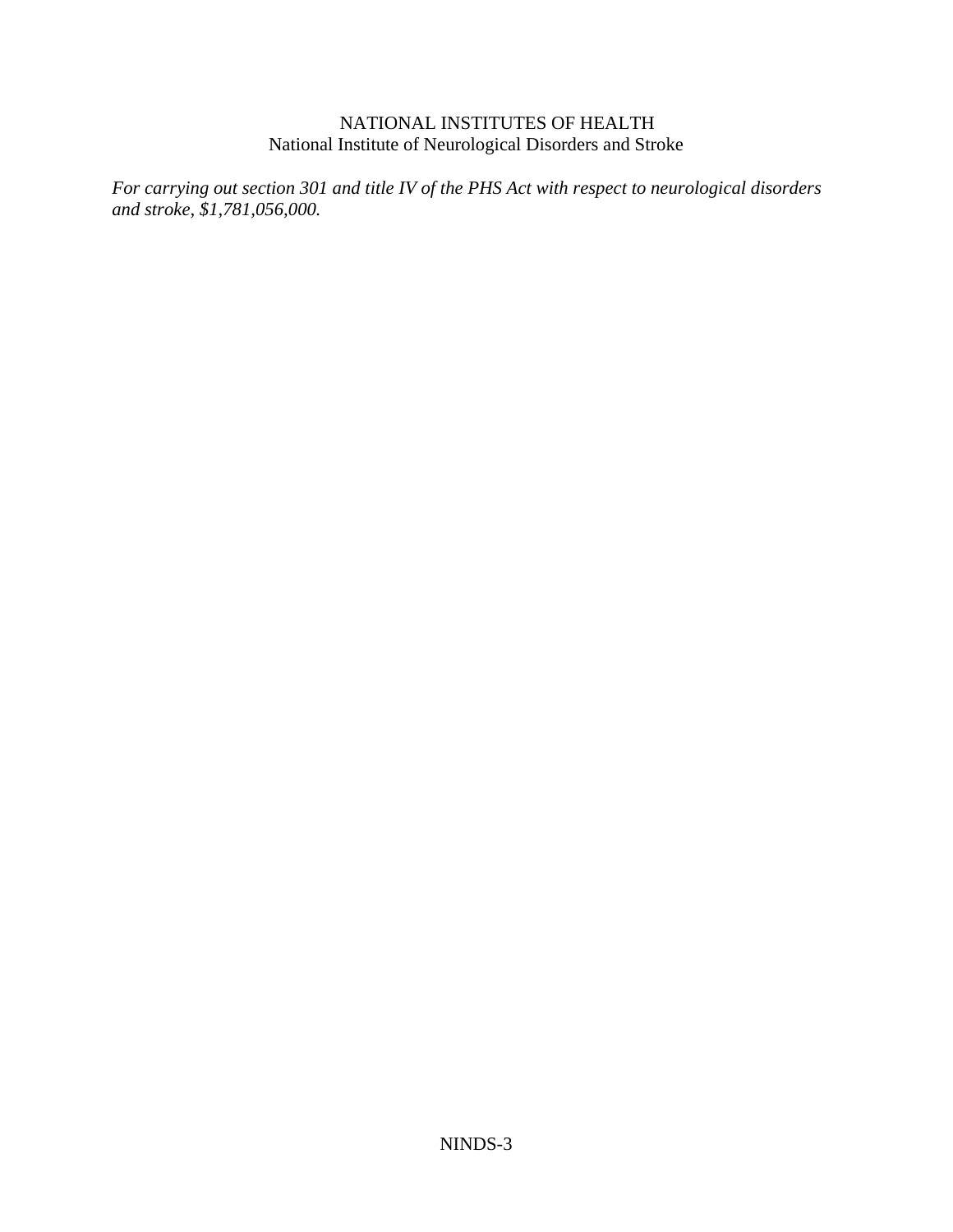## **National Institute of Neurological Disorders and Stroke NATIONAL INSTITUTES OF HEALTH**

#### **Amounts Available for Obligation<sup>1</sup>**

(Dollars in Thousands)

<span id="page-3-0"></span>

| <b>Source of Funding</b>            | <b>FY 2017 Final</b> | FY 2018 Annualized | FY 2019 President's |  |
|-------------------------------------|----------------------|--------------------|---------------------|--|
|                                     |                      | <b>CR</b>          | <b>Budget</b>       |  |
| Appropriation                       | \$1,783,654          | \$1,783,654        | \$1,838,556         |  |
| Mandatory Appropriation: (non-add)  |                      |                    |                     |  |
| Type 1 Diabetes                     | (0)                  | (0)                | $\left( 0\right)$   |  |
| Other Mandatory financing           | (0)                  | 10.                | (0)                 |  |
| Rescission                          |                      | $-12,113$          |                     |  |
| Sequestration                       |                      |                    | $\Omega$            |  |
| Secretary's Transfer                | $-3,894$             |                    |                     |  |
| Subtotal, adjusted appropriation    | \$1,779,760          | \$1,771,541        | \$1,838,556         |  |
| <b>OAR HIV/AIDS Transfers</b>       | $-1,072$             |                    |                     |  |
| Subtotal, adjusted budget authority | \$1,778,688          | \$1,771,541        | \$1,838,556         |  |
| Unobligated balance, start of year  |                      |                    |                     |  |
| Unobligated balance, end of year    |                      |                    |                     |  |
| Subtotal, adjusted budget authority | \$1,778,688          | \$1,771,541        | \$1,838,556         |  |
| Unobligated balance lapsing         |                      |                    |                     |  |
| Total obligations                   | \$1,778,684          | \$1,771,541        | \$1,838,556         |  |

<sup>1</sup> Excludes the following amounts for reimbursable activities carried out by this account: FY 2017 - \$15,631 FY 2018 - \$16,241 FY 2019 - \$16,636

\*Includes \$57.500 million derived by transfer from the NIH Innovation Account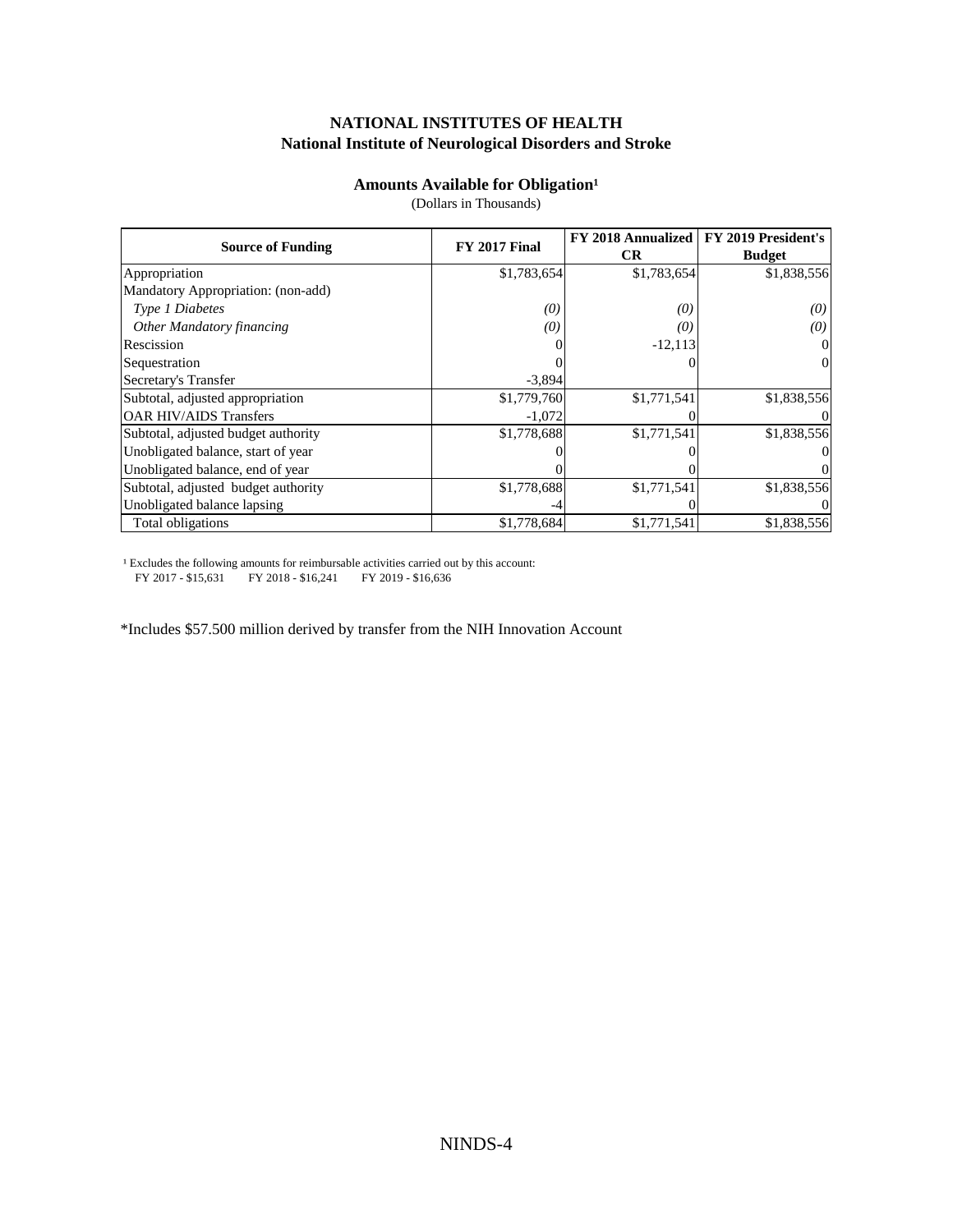# **Fiscal Year 2109 Budget Graphs**

<span id="page-4-0"></span>History of Budget Authority and FTEs:



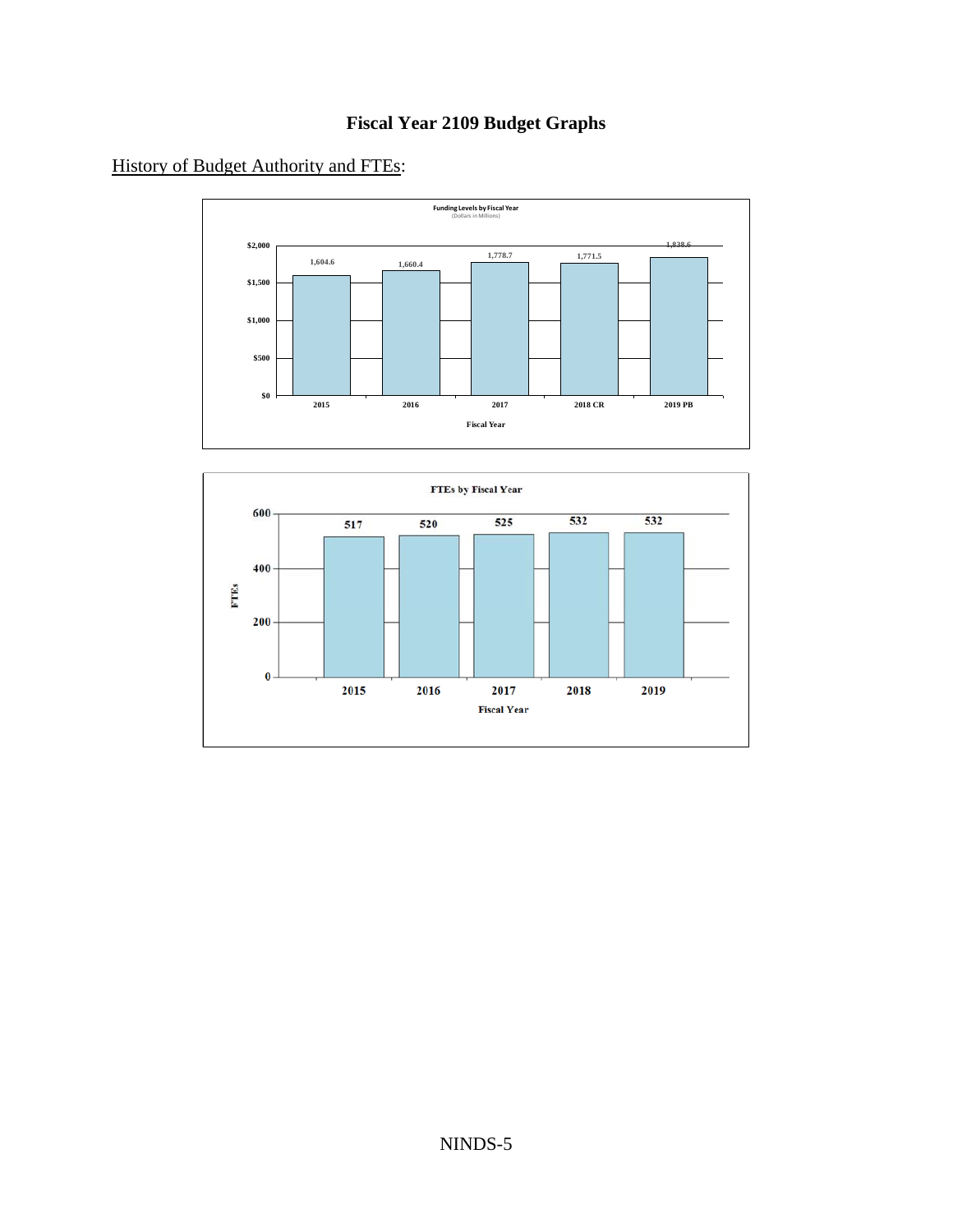#### **Authorizing Legislation**

<span id="page-5-0"></span>

|                                                            | PHS Act/<br><b>Other Citation</b> | <b>U.S. Code</b><br>Citation | 2018 Amount<br><b>Authorized</b> | FY 2018 Annualized CR | 2019 Amount<br><b>Authorized</b> | FY 2019 President's Budget |
|------------------------------------------------------------|-----------------------------------|------------------------------|----------------------------------|-----------------------|----------------------------------|----------------------------|
| Research and Investigation                                 | Section 301                       | 428241                       | Indefinite                       |                       | Indefinite                       |                            |
| National Institute of Neurological Disorders<br>and Stroke | Section $401(a)$                  | 428281                       | Indefinite                       | \$1,771,541,206       | Indefinite                       | \$1,838,556,000            |
| Total, Budget Authority                                    |                                   |                              |                                  | \$1,771,541,206       |                                  | \$1,838,556,000            |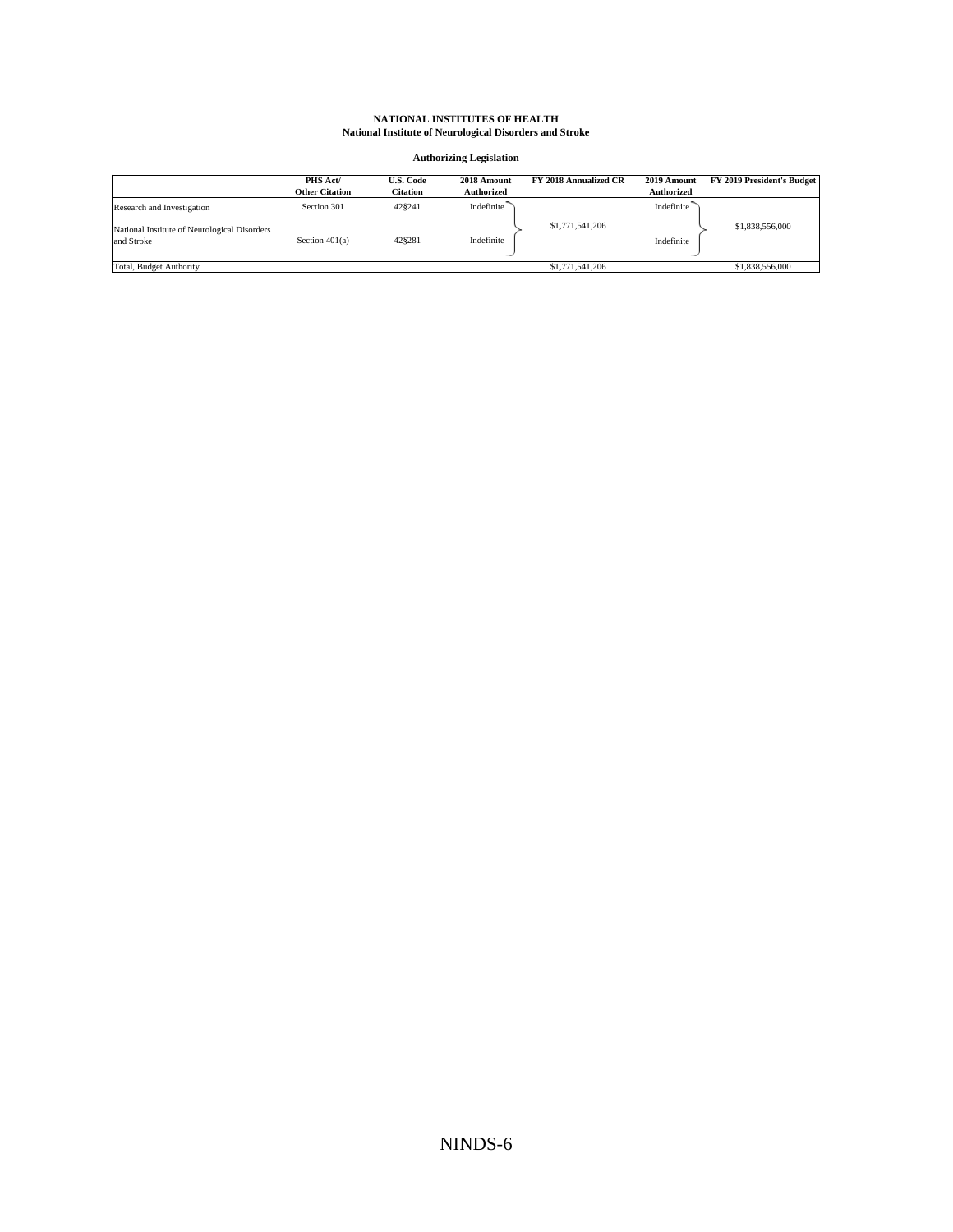<span id="page-6-0"></span>

| <b>Fiscal Year</b> | <b>Budget Estimate to</b><br><b>Congress</b> | <b>House Allowance</b> | <b>Senate Allowance</b> | Appropriation    |
|--------------------|----------------------------------------------|------------------------|-------------------------|------------------|
| 2009               | \$1,545,397,000                              | \$1,598,521,000        | \$1,588,405,000         | \$1,593,344,000  |
| Rescission         |                                              |                        |                         | \$0              |
| Supplemental       |                                              |                        |                         | \$8,212,000      |
| 2010               | \$1,612,745,000                              | \$1,650,253,000        | \$1,620,494,000         | \$1,636,371,000  |
| Rescission         |                                              |                        |                         | \$0              |
| 2011               | \$1,681,333,000                              |                        | \$1,678,696,000         | \$1,636,371,000  |
| Rescission         |                                              |                        |                         | \$14,368,312     |
| 2012               | \$1,664,253,000                              | \$1,664,253,000        | \$1,603,741,000         | \$1,629,445,000  |
| Rescission         |                                              |                        |                         | \$3,079,651      |
| 2013               | \$1,624,707,000                              |                        | \$1,629,631,000         | \$1,626,365,349  |
| Rescission         |                                              |                        |                         | \$3,252,731      |
| Sequestration      |                                              |                        |                         | $(\$81,632,357)$ |
| 2014               | \$1,642,619,000                              |                        | \$1,631,703,000         | \$1,587,982,000  |
| Rescission         |                                              |                        |                         | \$0              |
| 2015               | \$1,608,461,000                              |                        |                         | \$1,605,205,000  |
| Rescission         |                                              |                        |                         | \$0              |
| 2016               | \$1,660,375,000                              | \$1,656,334,000        | \$1,694,758,000         | \$1,696,139,000  |
| Rescission         |                                              |                        |                         | \$0              |
| 20171              | \$1,695,180,000                              | \$1,751,049,000        | \$1,803,306,000         | \$1,783,654,000  |
| Rescission         |                                              |                        |                         | \$0              |
| 2018               | \$1,355,998,000                              | \$1,853,011,000        | \$1,904,666,000         | \$1,783,654,000  |
| Rescission         |                                              |                        |                         | \$12,112,795     |
| 2019               | \$1,838,556,000                              |                        |                         |                  |

# **Appropriations History**

<sup>1</sup> Budget Estimate to Congress includes mandatory financing.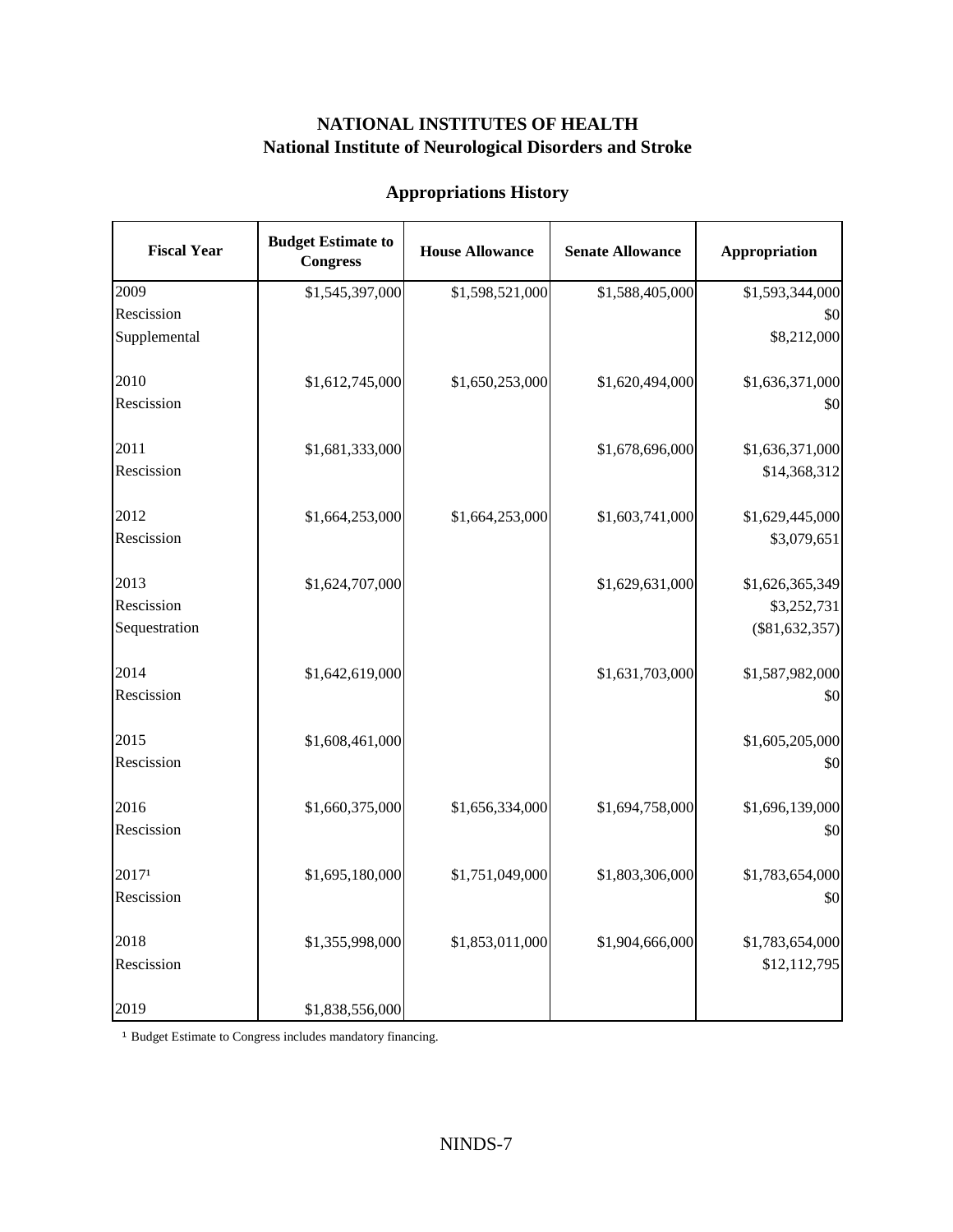## **Justification of Budget Request**

## *National Institute of Neurological Disorders and Stroke*

<span id="page-7-0"></span>Authorizing Legislation: Section 301 and title IV of the Public Health Service Act, as amended. Budget Authority (BA):

|      |                 |                 | FY 2019         |                  |  |
|------|-----------------|-----------------|-----------------|------------------|--|
|      | FY 2017         | FY 2018         | President's     | $FY$ 2019 +/-    |  |
|      | Final           | Annualized CR   | <b>Budget</b>   | FY 2018          |  |
| BA   | \$1,778,688,000 | \$1,771,541,206 | \$1,838,556,000 | $+$ \$67,014,794 |  |
| FTE. | 525             | 532             | 532             |                  |  |

Program funds are allocated as follows: Competitive Grants/Cooperative Agreements; Contracts; Direct Federal/Intramural and Other.

## **Director's Overview**

The National Institute of Neurological Disorders and Stroke (NINDS) supports research to improve the diagnosis, prevention, and treatment of disorders of the brain, spinal cord, and nerves of the body. Support for basic research on the normal nervous system and its diseases is especially crucial to building the foundation for public and private progress against disease. Chronic pain, Alzheimer's disease related dementias (ADRDs), stroke, traumatic brain injury (TBI), epilepsy, Parkinson's disease, multiple sclerosis, and other common neurological disorders affect millions of Americans of all ages. Hundreds of rare diseases add to the enormous impact. The multiplicity of diseases, the complexity of the brain, and the sensitivity of this remarkable organ to disruption of its indispensable functions present formidable challenges.

Despite these challenges, there is encouraging progress. In the past year, pioneering NIHsupported research and subsequent private sector development led to FDA approval of the first disease-modifying drugs for two rare pediatric diseases, spinal muscular atrophy (SMA) and Batten disease, and the first drug for primary progressive multiple sclerosis. Promising results have been reported for adrenoleukodystrophy, migraine, Niemann-Pick disease, and several other disorders. NINDS preclinical translational programs provide academic and small business investigators with milestone-driven funding, expert consultants, and contract resources to "derisk" candidate drug, device, and biologic treatments to attract private sector investment or warrant NIH investment in further development. Therapies for migraine, familial dysautonomia, and Parkinson's are among those moving forward in development.

Industry and NINDS agree that the development of biomarkers (measurable indicators) accelerates development of treatments for neurological disorders. The Parkinson's Disease Biomarkers Program, TBI projects contributing to the Department-of-Defense-led TBI Endpoints Development program, and the Accelerating Medicines Partnership for Parkinson's Disease

#### NINDS-8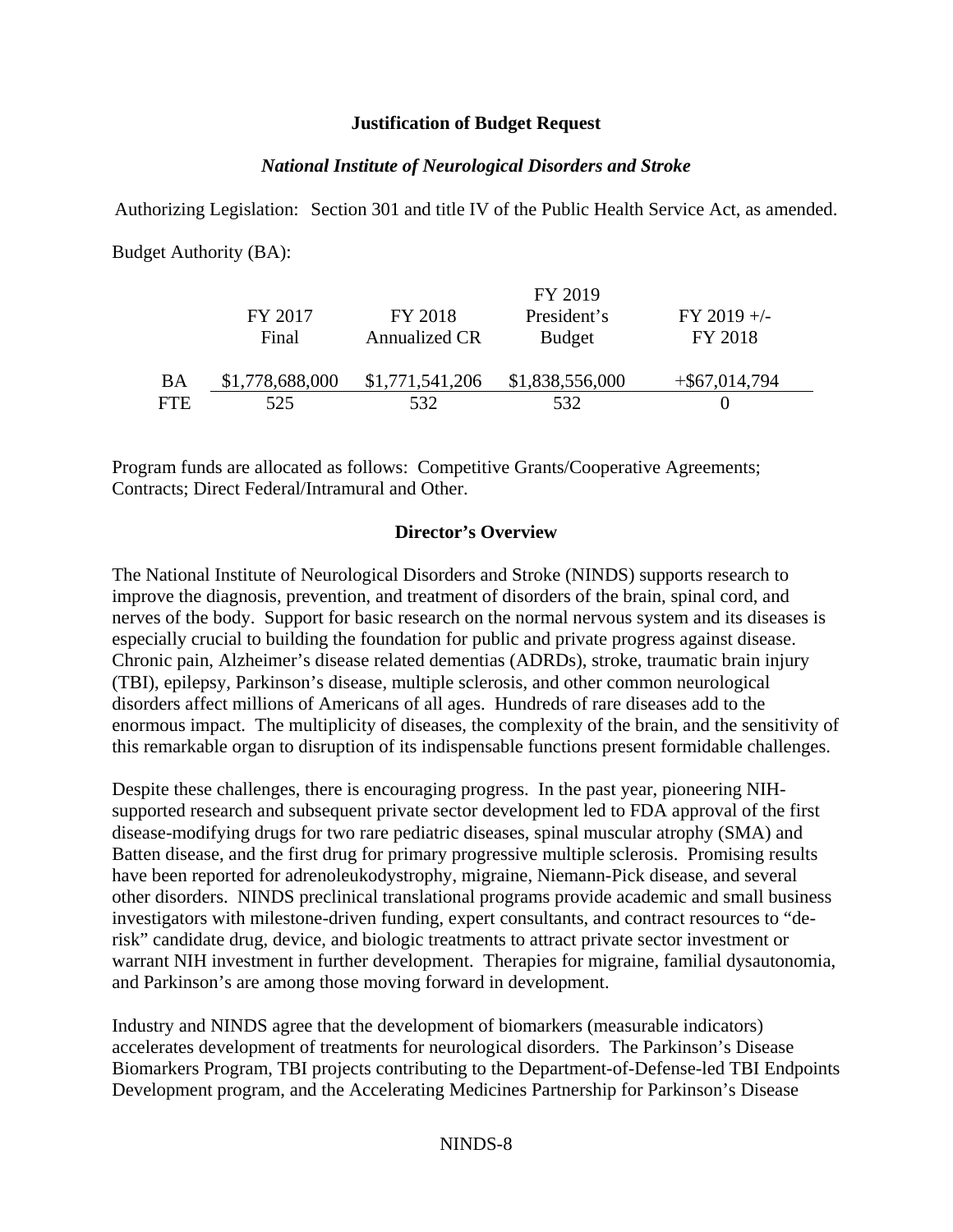(AMP PD) are among ongoing NINDS biomarkers activities. Development of biomarkers that will accelerate the development of non-addictive pain treatments is a high priority of the public private partnership among NIH, other agencies, and the private sector to address the opioid crisis.

Two decades ago, NINDS development of tPA therapy, which restores blood flow to the brain transformed emergency stroke care. In 2015, decades of NINDS and private research led to multiple clinical trials showing that intravascular devices can directly clear a blocked artery and provide striking clinical benefit in severe strokes when tPA does not restore blood flow. The NINDS DIFFUSE 3 clinical trial has now shown that brain imaging can identify people who may benefit well beyond the current restricted time window for this intervention. The NINDS StrokeNet Clinical Trials Network is continuing to conduct trials on treatment, as well as

 prevention and rehabilitation, as part of the Institute's comprehensive clinical trials program. NINDS clinical trials on stroke prevention contributed to the more than 70 percent decline in age-adjusted stroke death rates from 1968 to  $2015<sup>1</sup>$ . However, after more than four decades of steep decline, stroke death rates in the United States have fallen more slowly, stalled, or reversed among some population groups in recent years. Although the reasons are unclear, societal changes in risk factors, such as blood pressure control and obesity, especially in younger persons, may contribute. NINDS will continue to support research on stroke prevention, target persistent stroke disparities, and promote awareness of effective preventive measures. An update to the Institute's comprehensive stroke planning will guide NINDS in confronting this challenge.

There is a growing understanding of the intersections between cerebrovascular disease and dementia. Stroke itself dramatically increases likelihood of developing dementia, and Vascular Cognitive Impairment and Dementia (VCID), which also involves brain blood vessels, is so intertwined with Alzheimer's disease that most elderly people with dementia have a combination of the two. In the Framingham Heart Study, the dementia rate fell by 44 percent from the 1970's to the  $2010$ 's, and age of onset was delayed by five years<sup>2</sup>. The two leading explanations for this encouraging trend are improved vascular risk factor control and advanced levels of education. Congress, through the National Alzheimer's Project Act (NAPA), recognized the impact of not just Alzheimer's, but also ADRDs, which include frontotemporal dementia, the most common dementia before age 60, Lewy body and Parkinson's dementias, in addition to VCID. NINDS leads NIH ADRD research and works with NIA to implement NAPA plans on ADRDs.

In response to an internal analysis, NINDS reinvigorated its support for basic research, the wellspring of progress. The Institute set aside funding to encourage fundamental research, led NIH to improve guidance for peer reviewers, and launched the Research Program Award, which provides outstanding investigators with freedom and sustained support to undertake ambitious, long-term projects. NINDS is also an enthusiastic leader of the Brain Research through Advancing Innovative Neurotechnologies (BRAIN) Initiative, which is developing tools that are revolutionizing basic research on how brain circuits work that will ultimately advance progress against the many neurological and psychiatric diseases that affect brain circuits. Pathological pain and addiction are classic disorders of brain circuits. NINDS will capitalize on the advances

 $\overline{a}$ 

<sup>&</sup>lt;sup>1</sup> From Centers for Disease Control and Prevention MMWR September 8, 2017

<sup>2</sup> New England Journal of Medicine 374:523-32, 2016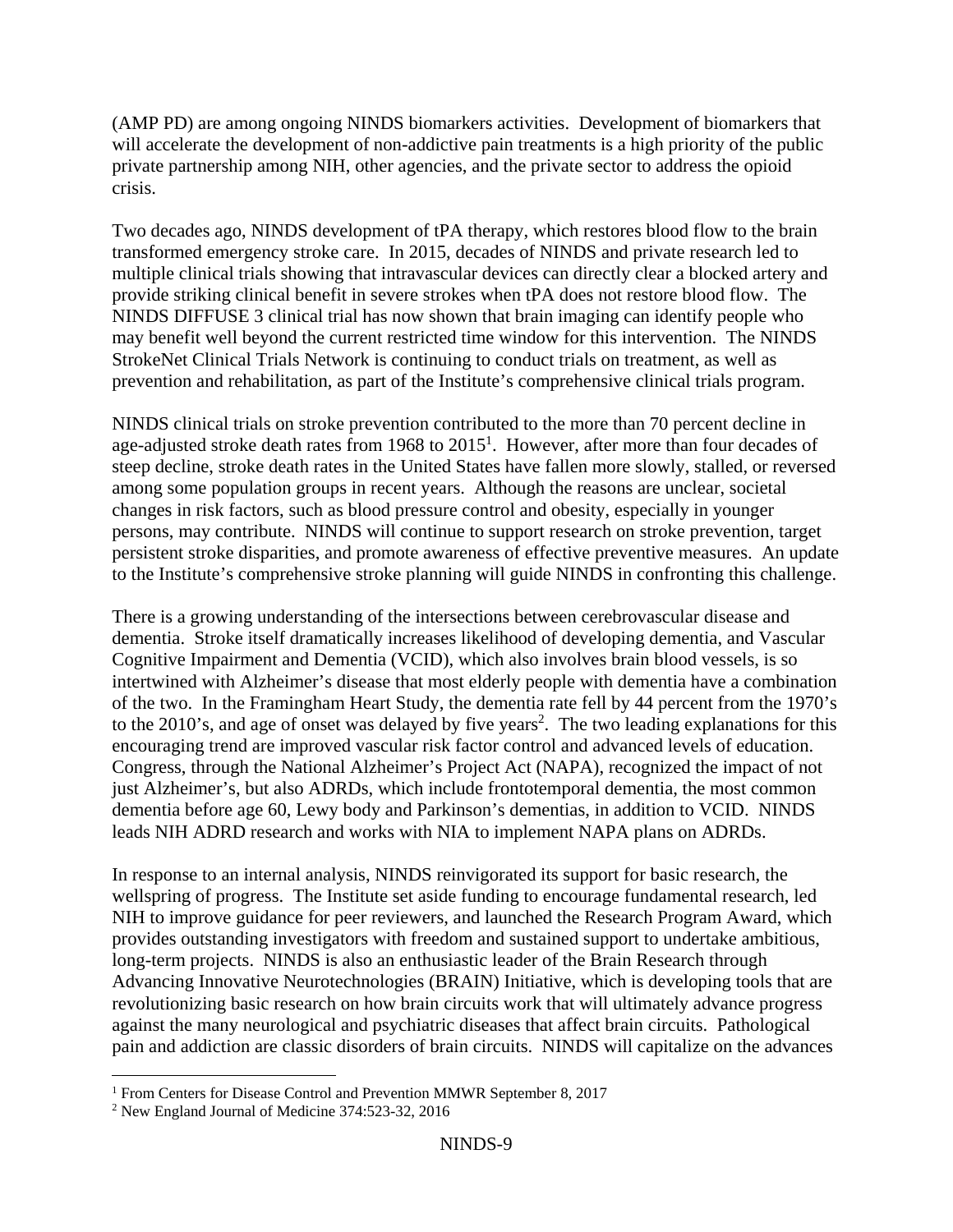from the BRAIN Initiative to study these circuits and will also pursue the myriad of potential new drug targets revealed by NIH's extensive investment in basic pain research more generally. Development of a clinical trials network for pain is another high priority of the public private partnership to address the opioid crisis.

Finally, to fulfil its mission NINDS must attract and sustain a vibrant and diverse scientific workforce. Neuroscience is a burgeoning field, perhaps more so than any other area of biomedical science, as reflected in the rising number of students in advanced training. For more than a decade, the Institute has aggressively supported early stage investigators. As for all aspects of its responsibilities, the Institute carefully monitors and analyses workforce trends and the effectiveness of its programs, and the results are encouraging. Thirty percent of NINDS principle investigators are now within the first five years after obtaining their first independent (R01) grant, and investigators in this early group receive a larger percentage of NINDS R01 funds than any other career stage. Fully half of NINDS investigators are within their first ten years of receiving an R01. NINDS continues a suite of programs to recruit and develop the best scientists and physicians from the full breadth of the nation's talent pool, with programs that serve the needs of physician scientists, including neurosurgeons, and tailored programs and extensive outreach to promote diversity.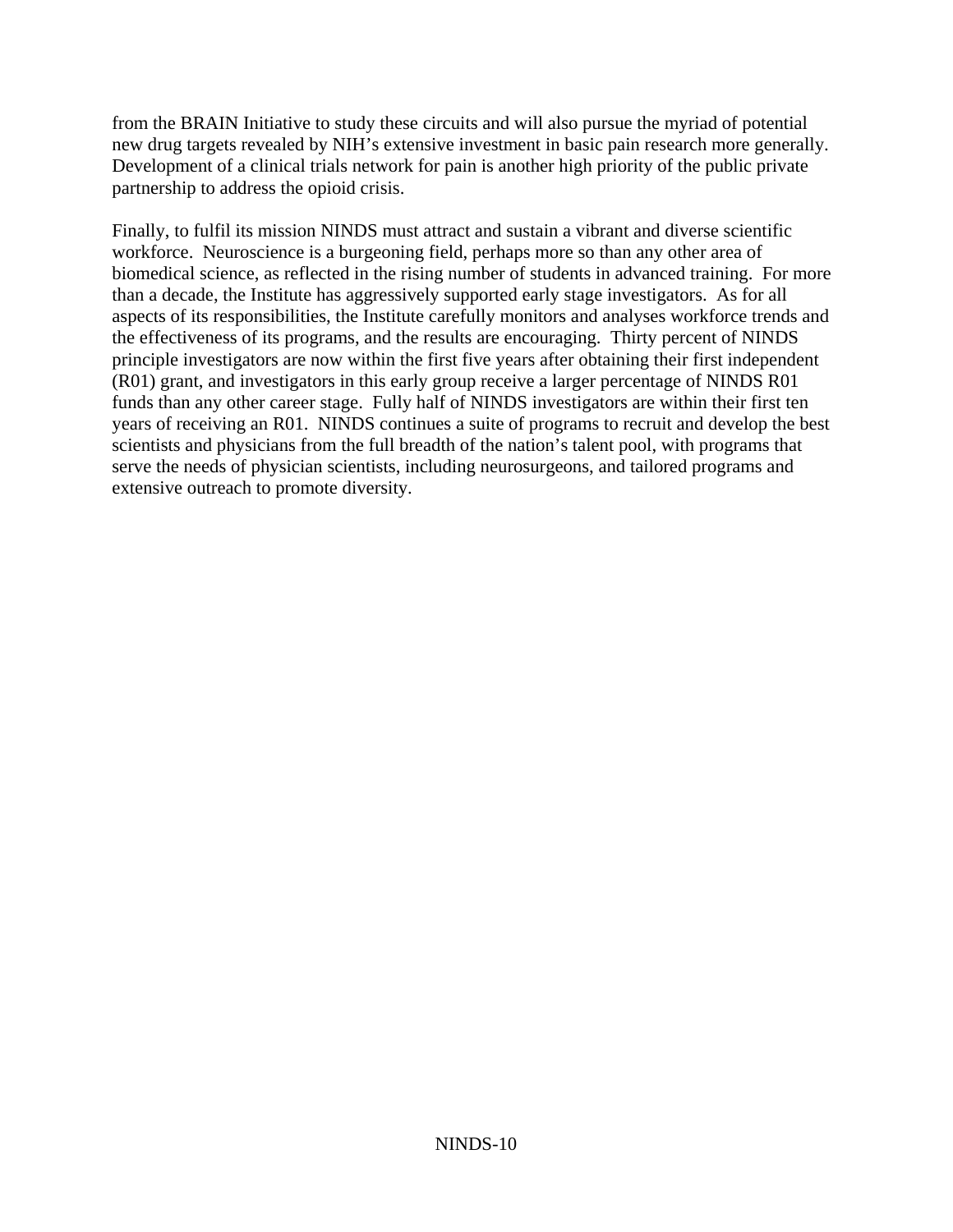#### **Program Descriptions and Accomplishments**

The Institute continues to hold investigator-initiated research, with rigorous peer review, to be paramount because of its proven track record of driving progress. For more than a decade, NINDS has placed an especially high priority on supporting early stage investigators, including a substantial extension of the payline, and the Institute monitors its investments in research support across career stages. Likewise, NINDS has long placed a strong emphasis on maintaining robust support for basic research. This includes NINDS specific actions, such as the Research Program Award (R35) program, and leadership on this issue that led to NIH-wide actions, including instructions to peer reviewers and strong public statements by NIH leadership reinforcing the importance of basic research to the NIH mission. Complementing investigator-initiated research, the Institute solicits research proposals that target critical unmet public health needs or exceptional scientific opportunities, or provide common resources that enhance productivity of the research community. NINDS emphasizes good stewardship throughout its programs. To inform its decision making, the Institute monitors trends in research portfolios, evaluates specific programs, and engages stakeholders in strategic planning and in priority setting for specific diseases and issues. By scheduling interim analyses of large clinical trials and by monitoring milestones in large clinical studies and preclinical therapy development projects, NINDS shifts funds to the best current opportunities. Finally, NINDS has been among the leaders at NIH and in the scientific community in promoting transparency and reproducibility of research, which is essential to ensure the value of all research investments.

**Channels, Synapses, and Neural Circuits:** Information flow in the nervous system occurs via circuits of neurons and interspersed glial (supporting) cells. Ion channels, synapses, and neural circuits are fundamental components of the nervous system. Ion channels control the electrical activity of cells. Synapses are specialized connections by which nerve cells influence the activity of other nerve cells. Circuits formed by networks of interconnected nerve cells carry out the information processing that enables us to perceive, think, and act. In addition to basic research on these fundamental components of the nervous system, the Channel, Synapses, and Neural Circuits Program supports studies on dysfunctions of channels, synapses, and circuits that underlie many neurological disorders. Epilepsy, a prime example, is a major focus of the program. Many types of epilepsy affect people of all ages. The causes of epilepsy include a host of newly discovered gene mutations, head injury, abnormal brain development, and other illnesses. Since 2000, the NINDS Epilepsy Benchmarks for Epilepsy Research have brought together disease advocates, the scientific community, and NIH to work toward the shared goal of curing all forms of epilepsy. Major priorities include improving treatment options for the one third of people with epilepsy do not respond well to any of the available treatments and understanding how epilepsy first develops with an eye toward informing the development of preventative treatments. This program also leads NINDS research on Myalgic Encephalomyelitis/Chronic Fatigue Syndrome (ME/CFS), which is a poorly understood, complex, chronic condition that has a major impact on quality of life. NINDS chairs the Trans-NIH ME/CFS Working Group, which includes 24 Institutes and Centers, and funds research within the Institute's realm of expertise. NINDS also directs an intramural research program on the Bethesda campus to understand the mechanisms underlying exertional exhaustion, muscle pain and fatigue, and to identify metabolic pathways and mediators of these pathways in men and women with ME/CFS.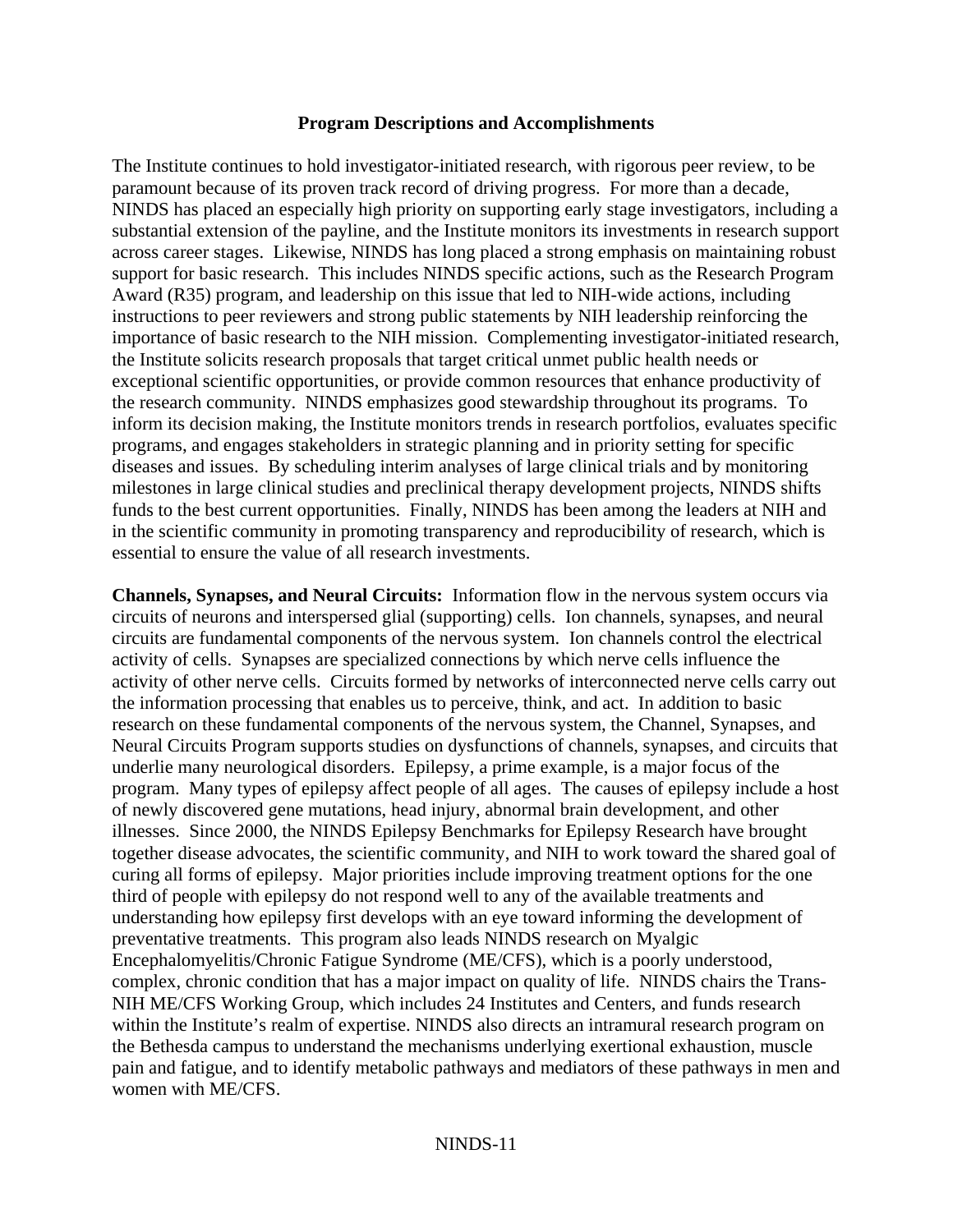In FY 2019, NINDS will continue to balance investigator-initiated research and research targeted to specific mission priorities, including projects funded through the Institute's translational research and clinical trials programs. Among continuing research supported by initiatives, the Epilepsy Centers without Walls (CWOW) bring together the best multidisciplinary teams of investigators, regardless of geographic locations, to focus for multiple years on a specific Benchmarks priority that is better addressed through such a cooperative effort rather than traditional grant mechanisms. Areas of focus have included a very successful neurogenetics CWOW, a CWOW focusing on Sudden Unexpected Death in Epilepsy (SUDEP), and the a CWOW focused on finding treatments that modify the disease process itself and combating treatment resistant epilepsy. NINDS and NHLBI have also collaborated to expand the CDC's Sudden Unexpected Infant Death (SUID) Case Registry to include SUDEP and Sudden Cardiac Death in individuals up to age 24 in 15 states. NINDS, along with other ICs, is promoting research on Myalgic Encephalitis/Chronic Fatigue Syndrome (ME/CFS) through support for Collaborative Research Centers that will work independently and collaboratively to define the causes of and develop improved treatments for ME/CFS.

**Large Scale Clinical Research:** The Division of Clinical Research (DCR) supports clinical trials infrastructure and directs large scale research programs, including early and advanced phase clinical trials and large epidemiological studies. DCR works closely with disease experts across all NINDS extramural programs. To optimize the efficiency and effectiveness of large scale clinical trials, DCR enforces milestones for progress, provides resources to improve patient access and recruitment, and supports multi-site clinical networks. DCR pioneered innovations for multi-site trials, including use of a single Institutional Review Boards, now adopted across NIH. The DCR Common Data Elements (CDE) Program works with the research and patient advocacy communities to develop standards for specific disorders that facilitate comparison and sharing of clinical data across studies, enhancing the value of these major clinical investments.

Developing a new clinical trials network to apply innovative study designs to accelerate biomarker informed testing of promising non-addictive pain medications is among NINDS' highest priorities. This is an integral component of a multifaceted public private partnership among NIH, other agencies, and the private sector to address the opioid crisis. The continuing NeuroNEXT clinical network expedites early phase clinical studies across neurological disorders, including pediatric diseases, through central data and clinical coordinating centers and 25 clinical sites across the U.S. Two NeuroNext drug trials, one for progressive multiple sclerosis and one for acute stroke, were performed as part of a public private partnership and met their primary endpoints in 2017. In 2019, NINDS will continue to solicit proposals for NeuroNEXT pediatric and adult clinical studies from academic investigators, foundations, small businesses, and industry. The StrokeNet clinical trials network enhances the effectiveness of small and large stroke clinical trials by eliminating the costs and time associated with developing the infrastructure for each major trial anew and incorporating other efficiencies, such as central Institutional Review Boards and master contract agreements. The Network includes 25 regional clinical centers that work with 300 satellite clinical sites, as well as national clinical coordinating and data management centers. Studies on stroke prevention, acute treatment, and recovery are underway. The StrokeNet's recently completed DEFUSE3 trial contributed to the radical change in emergency stroke care toward emergency endovascular treatment for severe ischemic stroke.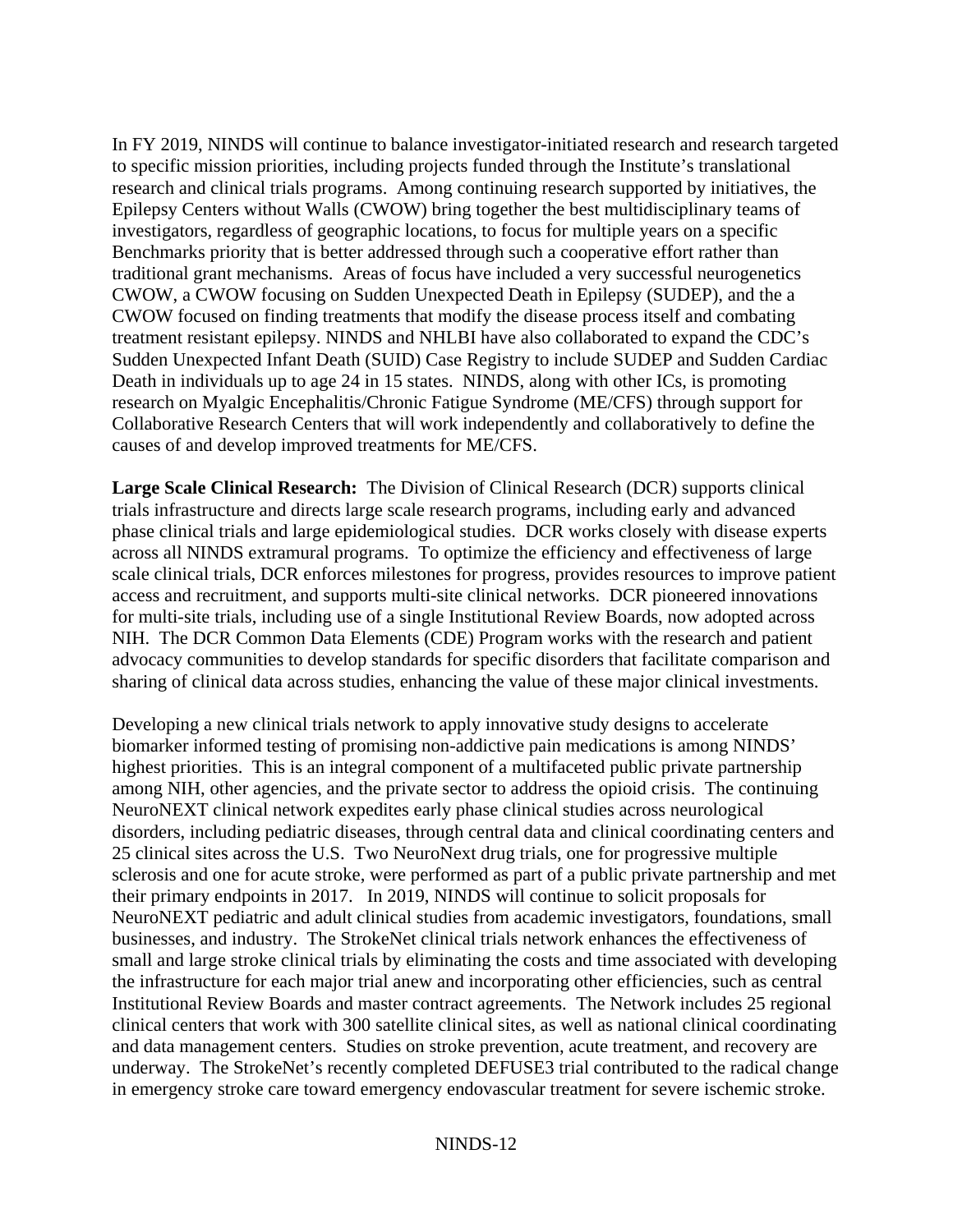In FY 2018 the Institute will competitively renew the network and continue to seek clinical trial proposals from academic, industry, and small business investigators. The newest clinical network is a joint program with NHLBI. The Strategies to Innovate EmeRgENcy Care Clinical Trials Network (SIREN), launched in 2017, conducts multi-site clinical trials to improve the outcomes for patients with neurologic, cardiac, respiratory, and hematologic, and trauma emergency events. NINDS is also continuing its support for phase III investigator-initiated clinical trials across all neurological disorders, as well as major epidemiological studies that have contributed significantly to progress against stroke and other disorders.

**Neural Environment:** The circuits in the nervous system depend upon and are influenced by their local tissue environment, including the "neurovascular unit," which controls the interface with the blood circulation. The Neural Environment Program supports basic research on the neurovascular unit and diseases in which its disruption plays a major role, and on translation of basic scientific knowledge into diagnostic tools, preventive measures, and targeted therapies. Non-nerve cells in the brain, called glial cells, together with specialized blood vessels and immune cells in the brain, maintain the local environment around nerve cells, fight infections, and control which molecules enter brain tissue from the circulating blood. These cells actively shape brain development and synapse function and are involved in a host of diseases, including Alzheimer's, autism, and recovery from brain and spinal cord injury. Neurological disorders can result when non-neuronal cells are compromised; when these cells become aggressors in inflammatory or autoimmune disorders; when cells form tumors; when viruses, bacteria, or parasites infect the nervous system; or when the blood supply to brain cells is compromised, as in stroke. The Program also coordinates NINDS' stroke activities, which span several parts of the Institute. NIH supported research on immunology of the brain and on glial cells has fostered private sector development of more than a dozen drugs for multiple sclerosis. Progress against brain tumors, another focus of this program, has been much more difficult to achieve, but a wide range of new studies are revealing potential strategies. For all diseases within the NINDS mission, the Institute coordinates closely with other components of NIH when our missions intersect; NINDS collaboration with NHLBI on stroke, NCI on cancer of the nervous system, and NIAID on multiple sclerosis and infectious diseases of the nervous system are among the many examples.

**Neurodegeneration:** The Neurodegeneration Program focuses on adult onset neurodegenerative diseases, in which brain cells progressively die. NINDS leads NIH research on Parkinson's disease, Huntington's disease, amyotrophic lateral sclerosis (ALS, or Lou Gehrig's disease), and on ADRDs. The National Alzheimer's Disease Project Act (NAPA) recognized the public health importance of related dementias that include vascular cognitive impairment/dementia (VCID), the second most common dementia, frontotemporal dementia (FTD), the most common dementia in people under 60 years old, and Lewy body dementia. Research has increasingly revealed connections among these neurodegenerative disorders, at every level of investigation from molecular mechanisms to risk factors. Among the unifying themes are the recognition that certain proteins form abnormal aggregates in many neurodegenerative disorders and that attention to genetic contributions can drive progress and reveal unsuspected connections, as that between ALS and FTD. Several drugs targeting steps in the underlying diseases revealed through genetic and molecular studies are now at various stages of testing.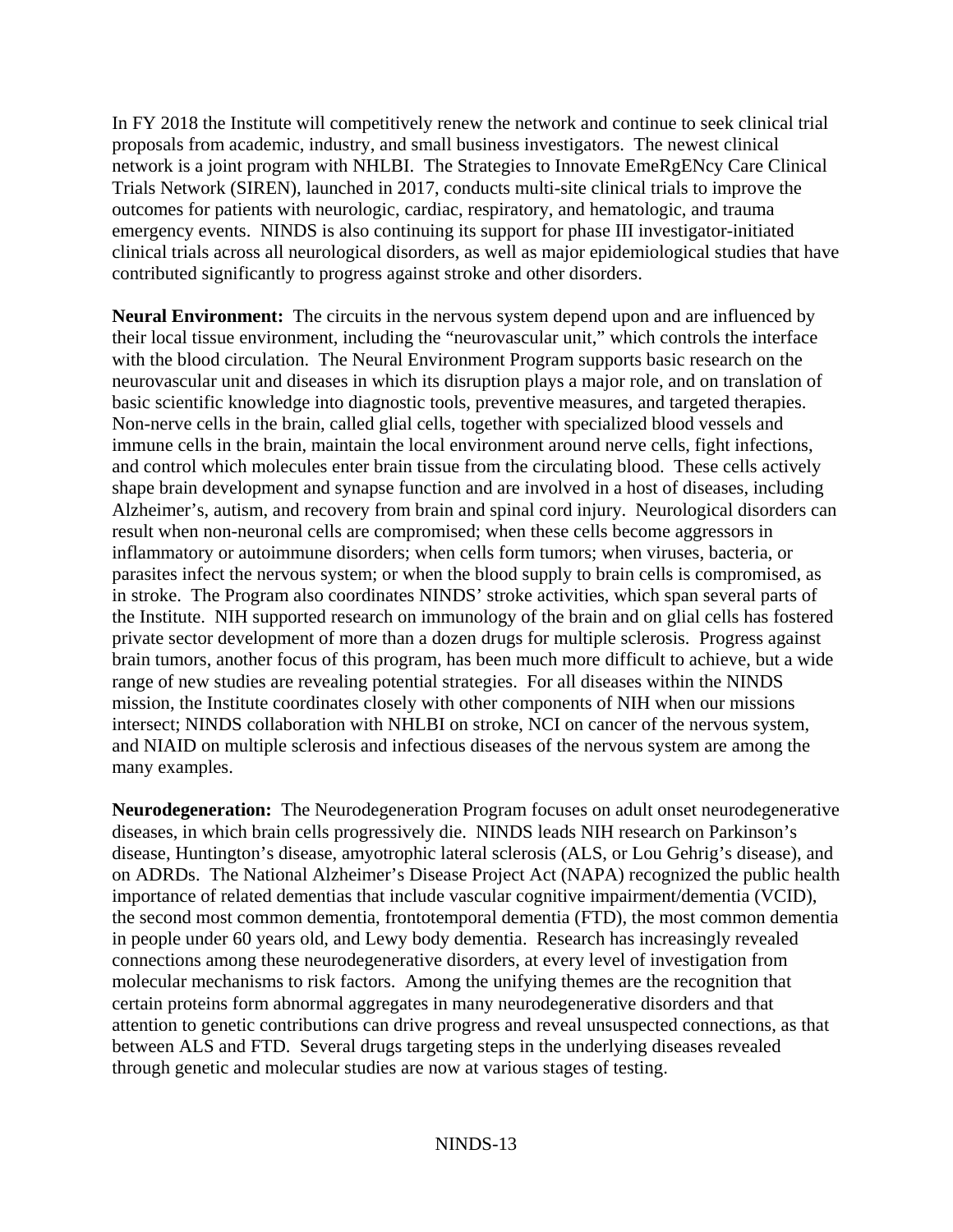NINDS neurodegeneration research will continue to balance investigator-initiated research and solicited research, including therapy development funded through the Institute's translational research and clinical trials programs. The Institute is continuing to implement the Parkinson's disease strategic plan. The NINDS Morris K. Udall Centers of Excellence for Parkinson's Disease and the PD Biomarkers Program (PDBP) play an important role, as will the new Accelerating Medicines Partnership in Parkinson's Disease (AMP PD). In 2016 NINDS led the 2016 Alzheimer's Disease Related Dementias (ADRD) Summit which updated recommendations from a 2013 scientific conference on ADRD's that were integrated into the National Alzheimer's Project Act (NAPA) plan. Several new and ongoing NIH initiatives target priorities from the summit recommendations engaging expertise from multiple scientific and medical disciplines across all levels of analysis, from structural analysis of key proteins through epidemiological, though community-based studies of ADRDs in health disparities population.

#### **Portrait of a Program: The Accelerating Medicines Partnership in Parkinson's Disease (AMP PD)**

 focused on Parkinson's disease (PD). Following several workshops among the partners to identify key challenges and opportunities, unanimous agreement emerged that identifying and validating diagnostic, prognostic, and and treatment effectiveness, and identifying new pathways for therapy development. The Accelerating Medicines Partnership (AMP) is a public-private partnership among NIH, the U.S. Food and Drug Administration (FDA), biopharmaceutical companies, and non-profit organizations. The overarching goal is to jointly accelerate the development of new therapeutics. AMP PD is a new partnership within the AMP program progression biomarkers for PD is the most promising avenue to accelerate progress against the disease. Biomarkers are measurable indicators of health, disease state, and therapeutic response. The availability of biomarkers will improve clinical trial design, matching of patients to appropriate interventions, monitoring of disease progression

 biomarkers of PD and its progression, or point to promising new targets for development of treatments. AMP PD began in the fourth quarter of FY 2017 and will significantly expand in FY 2019 in accordance with a detailed implementation plan. The program builds on a strong foundation reflecting prior investments. Notably, the NINDS Parkinson's Disease Biomarker Program (PDBP), the Michael J. Fox Foundation Parkinson's Progression Makers Initiative (PPMI), and the Harvard NeuroDiscovery Center's Biomarkers Discovery program together provide clinical, imaging, and genetic data and biosamples from 5,000 people with PD. After initial steps to harmonize datasets and establish the shared PD Knowledge Platform database, PD AMP will scale up to conduct multi-modal, large scale analyses for biological signatures of PD and its progression that may be further validated as

**Neurogenetics:** Gene defects cause hundreds of rare diseases that affect the nervous system, including ataxias, Down syndrome, dystonia, fragile X syndrome, lysosomal storage diseases, muscular dystrophies, peripheral neuropathies, Rett syndrome, spinal muscular atrophy, Tourette syndrome, and tuberous sclerosis, among many others. Genes also influence susceptibility to common neurological disorders. The Neurogenetics Program supports research on genes that cause or influence neurological disorders, molecular mechanisms by which these genes act, genetic animal and cell models of human disease, and development of treatments for neurogenetic disorders, from the laboratory to the clinic. Basic research to understand how genes and the environment orchestrate brain development is also a key aspect of the Neurogenetics Program. Research has identified hundreds of genes related to neurological disorders, which has led to tests that enable physicians to diagnose a disease months or even years more quickly than before, to animal models that provide insights about the underlying mechanisms of human diseases, and, most recently, the first disease modifying drugs for SMA (nusinersen), Batten disease (cerliponase alfa, and Duchenne muscular dystrophy (eteplirsen),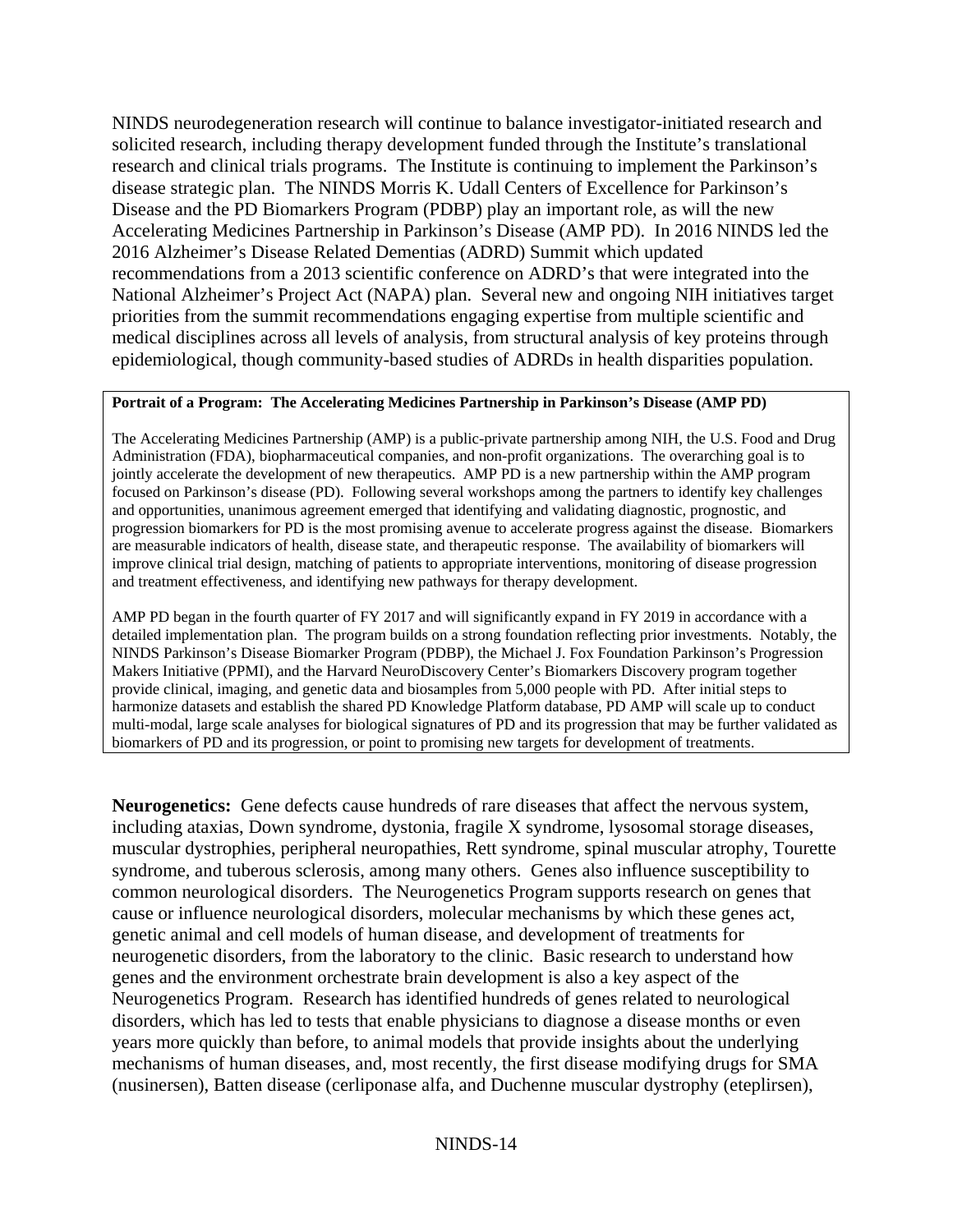with therapies for several other neurogenetic diseases as various stages of the development pipeline in the public and private sector.

NINDS will continue to support investigator-initiated grants and targeted activities in neurogenetics, including projects funded through the Institute's translational research and clinical trials programs.

The Institute is providing substantial support for the application of whole genome sequencing and other "next generation" genomics methods to neurological disorders. Major continuing trans-NIH programs include the Paul D. Wellstone Muscular Dystrophy Cooperative Research Centers and the Autism Centers for Excellence. In 2015, the Muscular Dystrophy Coordinating Committee approved the updated Action Plan for the Muscular Dystrophies, which provides guidance not only for NIH activities in muscular dystrophy research, but also for other public and private entities. NINDS will continue to work closely with the NIH Office of Rare Disease Research in supporting and providing disease specific expertise to NINDS mission relevant consortia within the Rare Diseases Clinical Research Network. NINDS will also continue to support resources for neurogenetics research that enhance the efficiency and effectiveness of research by supporting sharing of data, biological samples, and research tools.

computer interfaces that enable paralyzed people to control devices with their thoughts. **Repair and Plasticity:** The Repair and Plasticity Program leads NINDS research on traumatic brain injury (TBI), spinal cord injury, and peripheral nerve injury. Research covers the full spectrum from injury to recovery, that is, from advancing understanding of the mechanisms of immediate damage and of the delayed effects in the hours after initial injury, through laboratory development of interventions that minimize damage or stimulate nervous system repair in animal models, to clinical testing in people. The Program also supports fundamental studies of neural plasticity, that is, the ability of the brain and nervous system to change, which has broad implications for recovery following injury or disease. This includes studies of stem cells in the brain. The Repair and Plasticity Program leads the longstanding NINDS Neural Interfaces Program, which pioneered technology for devices that connect to the nervous system to compensate for lost functions, including therapeutic brain stimulation technologies and brain

NINDS continues to balance investigator-initiated research and solicitations, including projects funded through the Institute's translational research and clinical trials programs.

Large observational studies, now underway, are providing guidance to improve clinical care for TBI and clinical trials of interventions. These studies include the Transforming Research and Clinical Knowledge in TBI (TRACK TBI) study of adults and children with TBI at 11 sites in the U.S. and the Multiple Medical Therapies for Pediatric TBI (ADAPT Trial), which is focused on 1000 children with severe TBI. Both of these studies are part of the continuing International TBI Research Initiative in coordination with the European Union and the Canadian Institute of Health Research. These studies use the NINDS TBI Common Data Elements, developed with other Federal agencies and the international research community, and the NIH-Department of Defense led Federal Interagency TBI Informatics System (FITBIR) database to encourage sharing of data. With regard to the important public health issues of sports related TBI, NINDS is continuing to support research consortia to address the long-term consequences of mild and repetitive TBI, including chronic traumatic encephalopathy, which may appear years after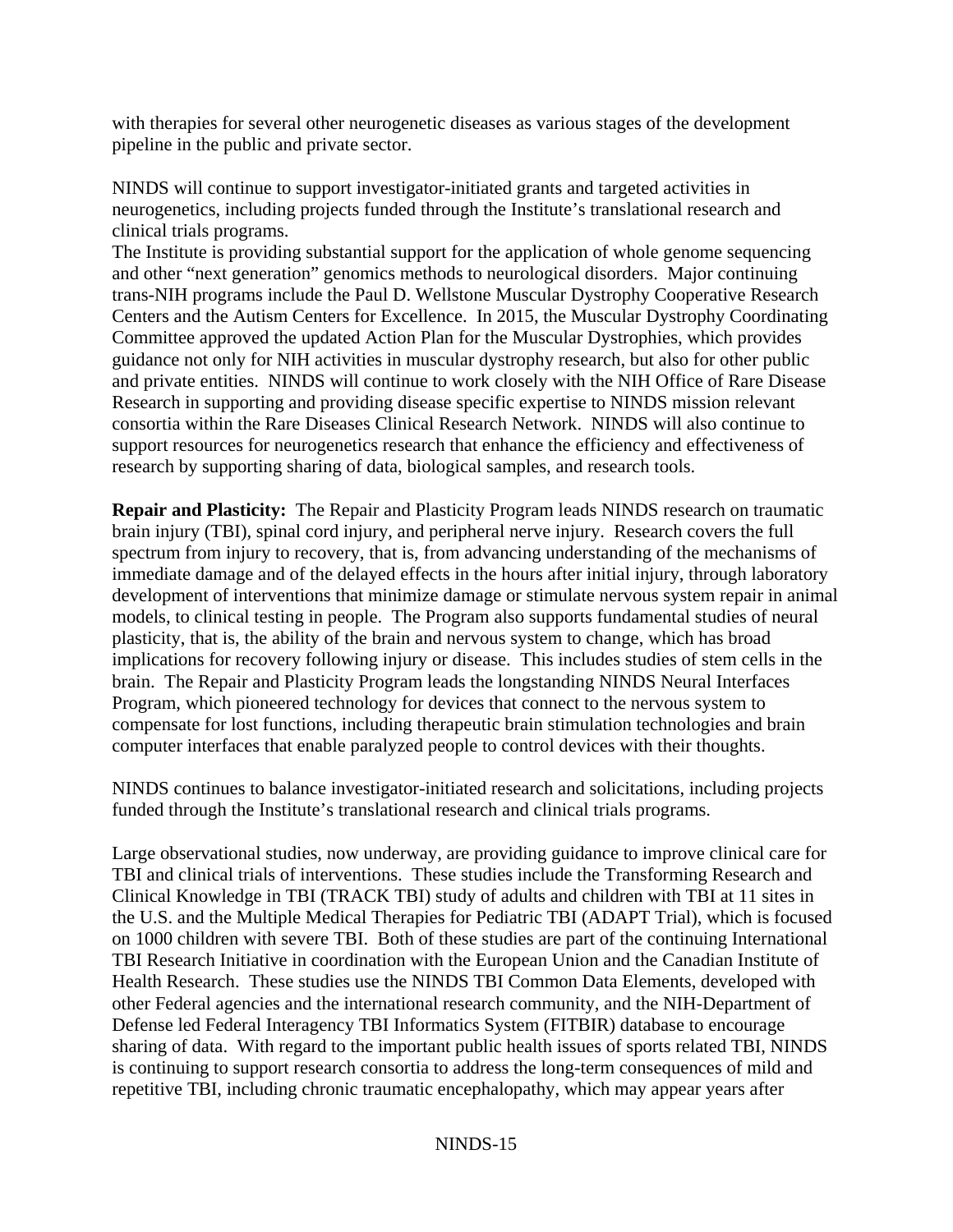exposure to impact. In 2019, the Neural Interfaces Program, will continue to solicit and support projects to translate advanced neural prosthetics and other devices up to and through "first in human" clinical demonstrations.—NINDS supports device development through the Translational Neural Devices program, led by Repair and Plasticity together with the NINDS Division of Translation Research, which provides funding mechanisms tailored to the unique needs of device development at various stages and to the different FDA device approval pathways. The program is also working closely with the BRAIN Initiative in this promising area of research, including public-private partnerships with key device companies.

**Systems and Cognitive Neuroscience:** Systems of interconnected nerve circuits in the brain, spinal cord, and body control learning, memory, attention, language, thinking, emotion, sensation, movement, and response to pain, as well as sleep, feeding, and drinking. The Systems and Cognitive Neuroscience Program supports research on how the brain carries out these complex functions, on their disruption in neurological disorders, and on promoting recovery. Non-invasive brain imaging is an important research tool for this program, including monitoring of brain activity associated with specific types of thinking and behavior*.* NINDS is a partner in the Human Connectome Project, which has provided unparalleled data for neuroscientists on how parts of the brain interact with one another, creating maps of these connections called connectomes. Scientists are now building on the foundation of normal brain connectomes to examine how connectivity is altered through the lifespan and during disease. Chronic pain disorders, including migraine and other headaches, are among the most prevalent of all medical conditions. Pain research is among the highest priorities for NINDS, both because of the enormous impact of chronic pain itself and the role of the inadequacy of treatment options in driving the national opioid crisis. NINDS leads NIH pain research, which is coordinated through the Office of Pain Policy and the NIH Pain Consortium. The NINDS Office of Pain Policy manages the Interagency Pain Research Portfolio, a database that provides the public and the research community with information on the breadth and details of pain research and training activities supported by six Federal agencies.

NINDS balances investigator-initiated research and solicitations, including projects funded through the Institute's translational research and clinical trials programs.

Pain continues to be a major area of emphasis, with NINDS coordinating NIH activities through the NIH Pain Consortium. The NINDS Office of Pain Policy, acting through the IPRCC led the development of the Federal Pain Research Strategy which was released in 2017. This plan, which is informed by the comprehensive Federal Pain Research Portfolio Analysis and International Pain Research Portfolio database, will guide pain research by the NIH Pain Consortium and by other agencies. As NIH lead for pain research, NINDS is intensively engaged with other parts of NIH, other agencies, and the private sector in a public private partnership to address the opioid crisis. NINDS expertise is especially crucial for the discovery and validation of biomarkers that will accelerate development of more effective non-addictive pain treatments and for development of a clinical trials network for pain research, noted above. The Institute is also continuing to support an extensive portfolio of basic research that is identifying potential targets for new pain agents and for interfering with the transition of normal, acute pain to abnormal, life-altering chronic pain.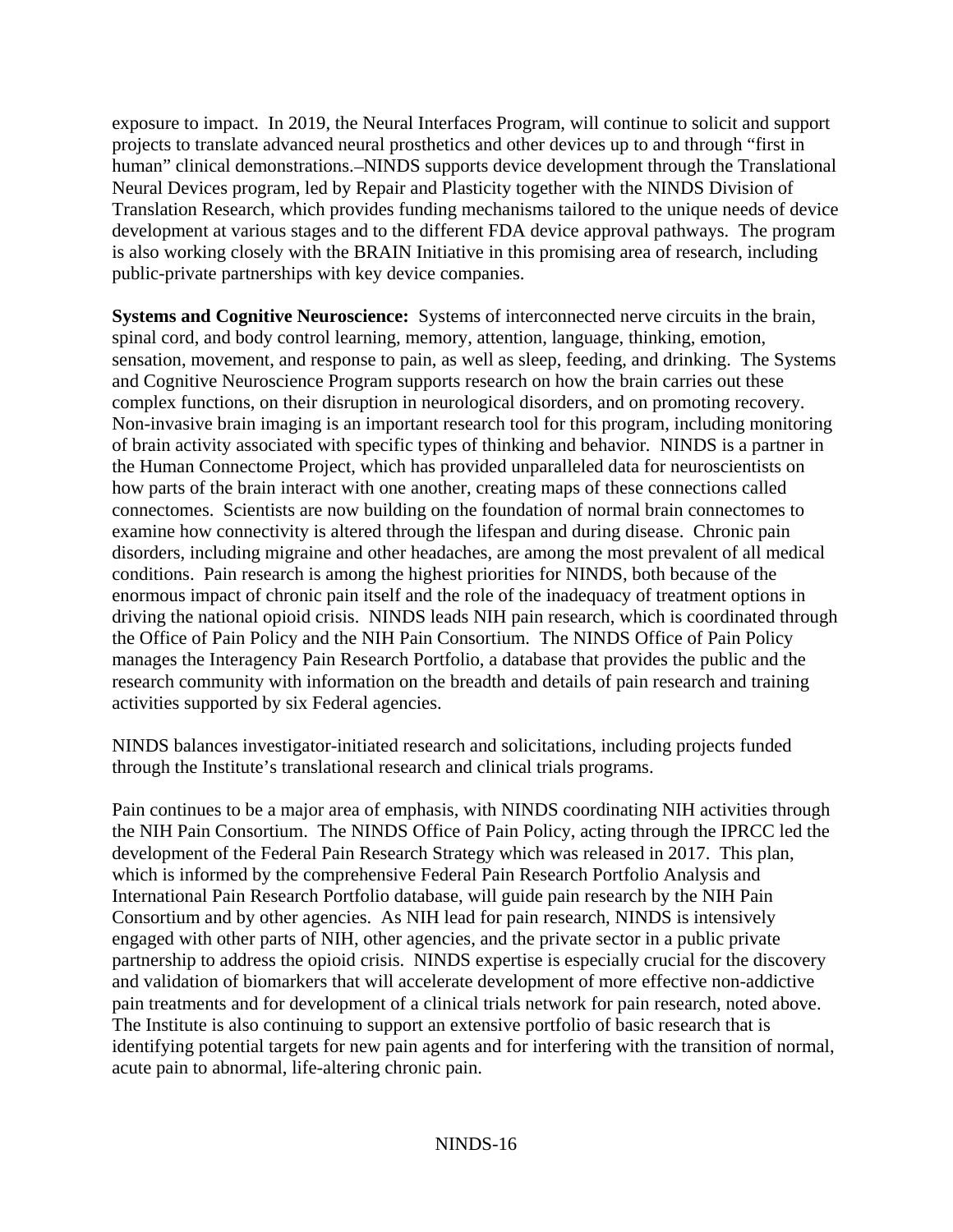## **Portrait of a Program: NIH Public-Private Partnerships to End the Opioid Crisis**

 scientific community and industry partners from June through December 2017 were aimed at developing As the lead Institute for pain research, NINDS recognizes the urgency of the opioid crisis and has special expertise to bring to bear. The Institute is working in concert with other components of the NIH, other Federal agencies, and the private sector. Intensive scientific workshops and discussions with the a partnership to enlist science to address the opioid crisis. The recommendations from these discussions included two key priorities, which NINDS is uniquely qualified to lead. Addressing these needs will accelerate the development of safe and effective, non-addictive treatments for pain, and thus reduce the reliance on opioids for the millions of people who suffer from chronic pain.

 the lack of biomarkers. Biomarkers, that is, measurable indicators, quantify key factors, such as the extent Basic research, largely supported by NIH, has identified many potential targets for new pain treatments. Industry has emphasized that a major barrier frustrating their efforts to capitalize on these opportunities is to which a novel agent engages the intended molecular target in patients, which patients will respond to particular treatment strategies, and how effective a treatment actually is in r relieving pain. NINDS comprehensive program for such pain biomarker development will include all types of biomarkers and all stages of biomarker development, from early discovery, through optimization, and validation in multicenter clinical research.

 pain conditions and enable industry and academic researchers to develop biomarkers and perform early The second, and interrelated initiative, is the development of a nation-wide Clinical Pain Research Network. The complex and heterogenous nature of the pain patient population presents unique challenges for academic and industry researchers attempting to find the appropriate patients for a particular clinical study. A single, comprehensive network will expedite recruitment of patients with numerous different stage drug testing on novel pain therapeutics at greater speed, reduced cost, and with greater confidence necessary to stimulate the considerable investment required. NINDS' successful experience in pioneering innovative clinical trials networks for neurological disorders will enable the Institute to rapidly create an effective network for pain.

**Training and Workforce Diversity:** The Office of Training and Workforce Development, coordinates NINDS extramural programs for training and career development tailored to the specific needs of physicians and scientists at different stages of their careers, from pre-doctoral students onward. The Office of Programs to Enhance Neuroscience Workforce Diversity supports specific programs to enhance the diversity of the neuroscience workforce. All aspects of NINDS research depend on recruiting and supporting researchers from the full breadth of the nation's talent pool, and both offices work closely with scientific staff across the institute to accomplish that. NINDS has redesigned its early stage training programs to improve opportunities for early-career neuroscientists and bolster their transition to independent research careers and is intent on lowering the age at which investigators start their independent research careers.

A full range of NINDS programs support training and career development. These include individual and institutional grants at the graduate, post-doctoral, and career development levels, and an intensive training course in clinical trials methods for fellows and faculty in the clinical neurosciences. Many of the programs target special needs, such as promoting diversity and enabling neurosurgeons to accommodate research preparation into their demanding training requirements. NINDS has redesigned its early stage training programs to improve opportunities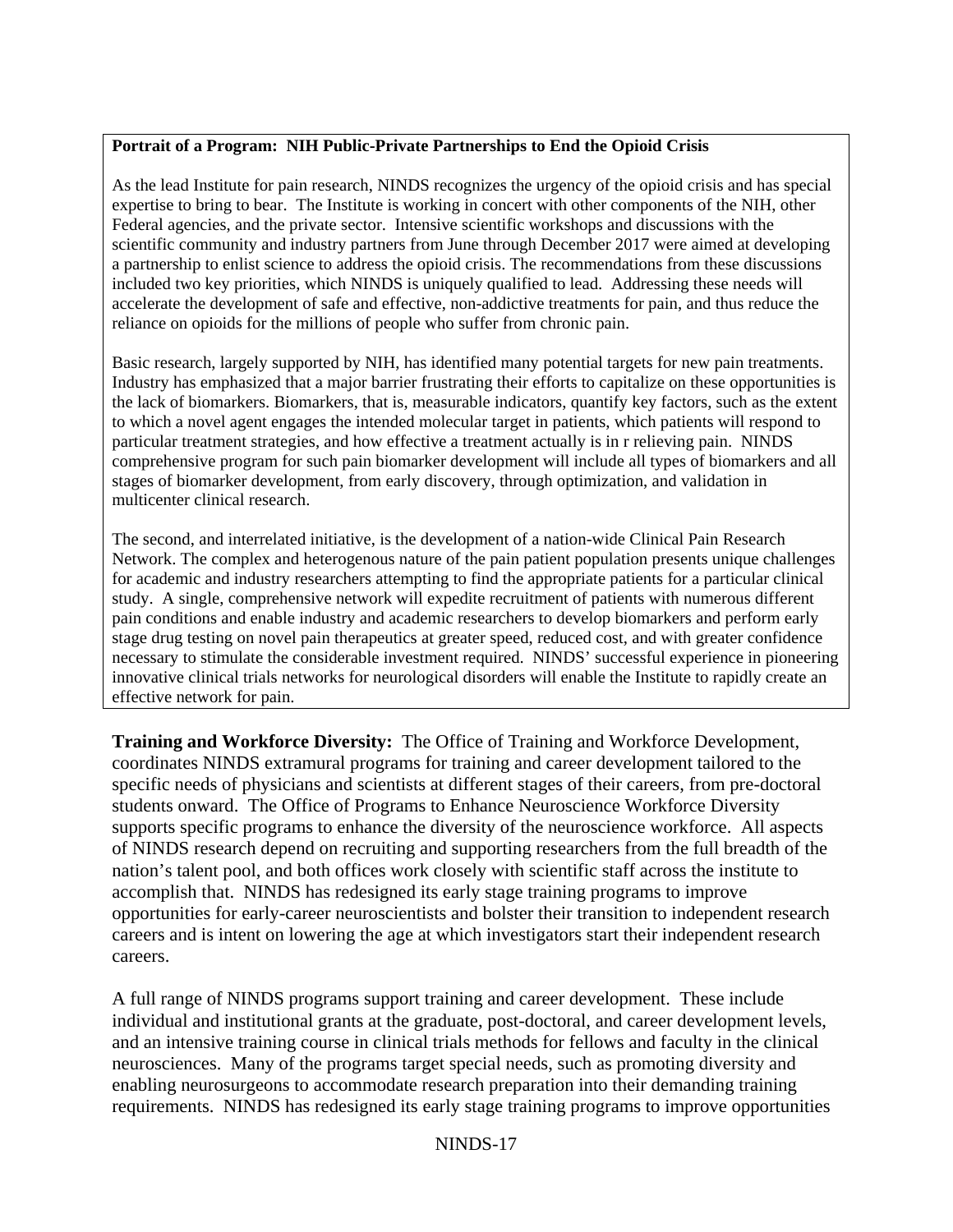for early-career neuroscientists and bolster their transition to independent research careers. These changes include a newly designed F32 postdoctoral fellowship program for early stage post-doctoral students, a new postdoctoral K01 program that enables advanced post-doctoral students to develop an independent research program, and a new NIH Blueprint predoctoral/postdoctoral (F99/K00) award to help recruit and retain faculty who represent the diverse make-up of our country. In FY 2018, NINDS initiated a new Mentor Award that recognizes the value of outstanding mentorship in developing each new generation of exceptional neuroscientists. In addition to dedicated training and career development programs, NINDS supports graduate students and post-doctoral researchers as investigators contributing their expertise on most research project grants in all of the Institute's extramural and intramural programs.

**Translational Research:** The Division of Translational Research (DTR) leads NINDS preclinical therapy development activities for all diseases within the Institute's mission. DTR supports the development of drugs, devices, and biologics, including cell and gene therapies. Successful projects may lead to further clinical development by NIH or "de-risk" the development path sufficiently to attract private sector handoff for further development. DTR preclinical therapy development experts work closely with disease-specific experts in extramural programs across the Institute and with the Division of Clinical Research to advance these interventions to first-in-human studies. The Innovation Grants to Nurture Initial Translational Efforts (IGNITE) Program provides a suite of funding opportunities for early stages of therapy development, for example, validation of assays to evaluate candidate drugs, demonstrations that proposed therapies have sufficient biological activity to warrant further development, and development of model systems for therapy development. Successful projects from IGNITE (or other promising research) progress into the Cooperative Research to Enable and Advance Translational Enterprises (CREATE) program for biologics (such as large biological molecules, gene therapies, and cell therapies) and the Translational Neural Devices program for devices. Together these funding mechanisms provide support from early stages through the development necessary to advance therapies into first in human studies. The Blueprint Neurotherapeutics Network supports the development of small molecule drugs. These advanced development programs gate funding based on rigorous milestones of progress and provide expert consultation and contract services that are often not readily available to academic investigators. The longstanding Epilepsy Therapy Screening Program (ETSP) provides resources for screening candidate drug therapies in standardized models and has contributed to the development of many of currently available drugs to treat epilepsy. DTR also coordinates all NINDS small business programs, which support innovative ideas at different stages of development, including applied bench research, translational research, and early stage clinical trials.

**Intramural Research Program (IRP):** IRP conducts research on the NIH campus in Bethesda, Maryland. The Program spans basic and translational neuroscience, neurology, and neurosurgery, and maintains its historical strengths in neuromuscular diseases, neurogenetics, neuroimmunology, membrane biochemistry and biophysics, and neurophysiology at the systems and synaptic level. The Mark O. Hatfield Clinical Center on the NIH campus in Bethesda, which is a hospital totally dedicated to clinical research, and the Porter Neuroscience Research Center, which integrates neuroscience across NIH ICs and disciplinary boundaries, provide unique resources to the Intramural Research Program. Ongoing basic research ranges from studies of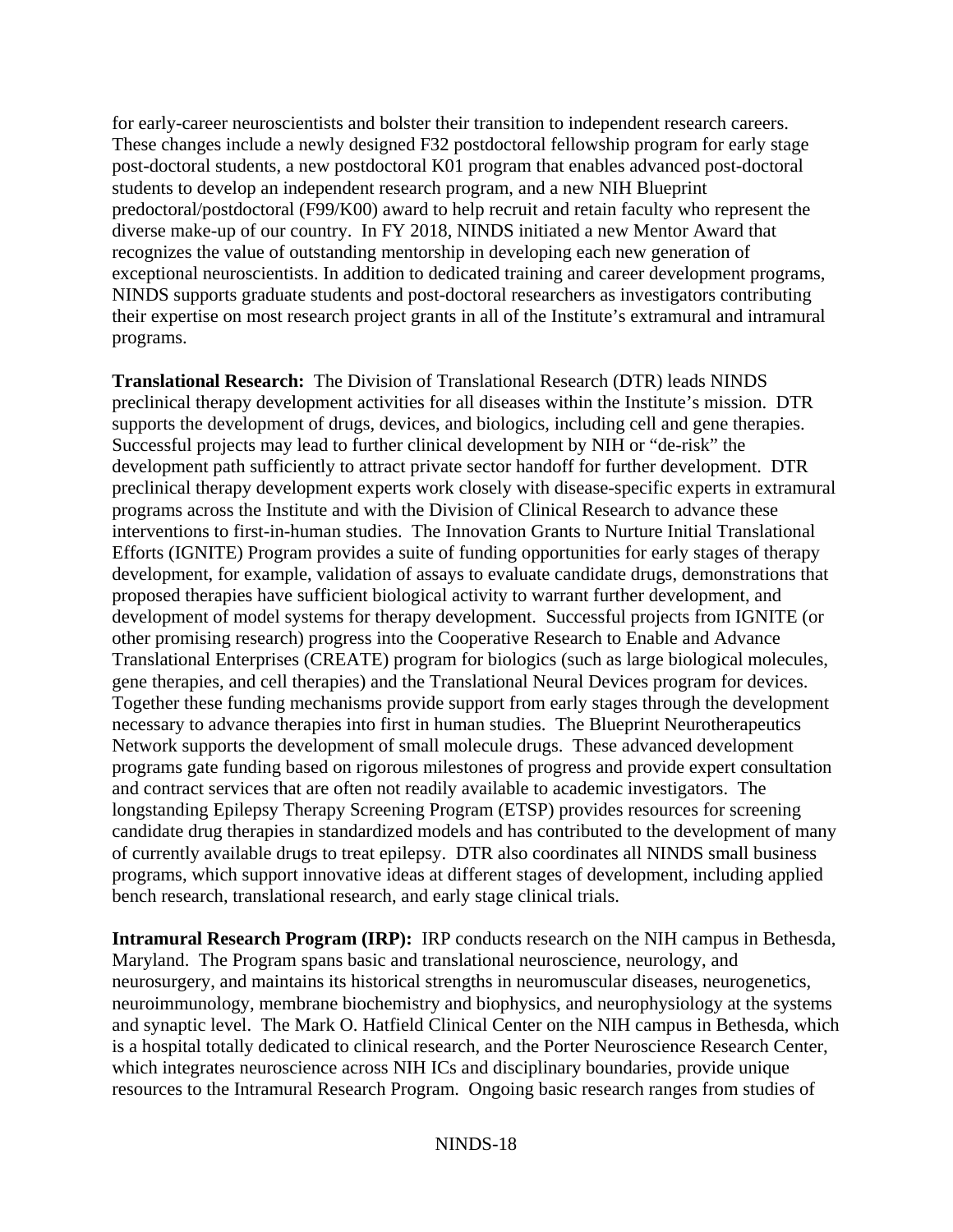individual molecules that control nerve cell behavior to advancing human brain imaging. Early phase clinical studies continue to be a strong aspect of the IRP, with studies now underway at the Clinical Center on Parkinson's, epilepsy, multiple sclerosis, dystonia, neuropathies, and several other diseases, using drugs, invasive and noninvasive brain stimulation techniques, and gene therapy. The NINDS stroke research program studies patients with acute stroke and traumatic brain injury who present to two area emergency departments.

A national search is underway for a new IRP Scientific Director with the vision to build on the established strengths of the IRP and its unique resources, including the Clinical Center. The IRP will continue to make major contributions to national public health priorities, such as chronic fatigue syndrome/myalgic encephalitis, for which a clinical trial is underway, and TBI, though the Center for Neuroscience and Regenerative Medicine (CNRM), which is a collaboration with the Department of Defense, including the Walter Reed National Military Medical Center and the Uniformed Services University. CNRM, brings together clinicians and scientists across disciplines to catalyze innovative approaches to traumatic brain injury research.

**Research Management and Support (RMS):** RMS activities provide administrative, budgetary, logistical, and scientific support in the review, award, and monitoring of research grants, training awards, and research and development contracts. RMS functions also encompass strategic planning, coordination, and evaluation of the Institute's programs, regulatory compliance, international coordination, and liaison with other Federal agencies, Congress, and the public.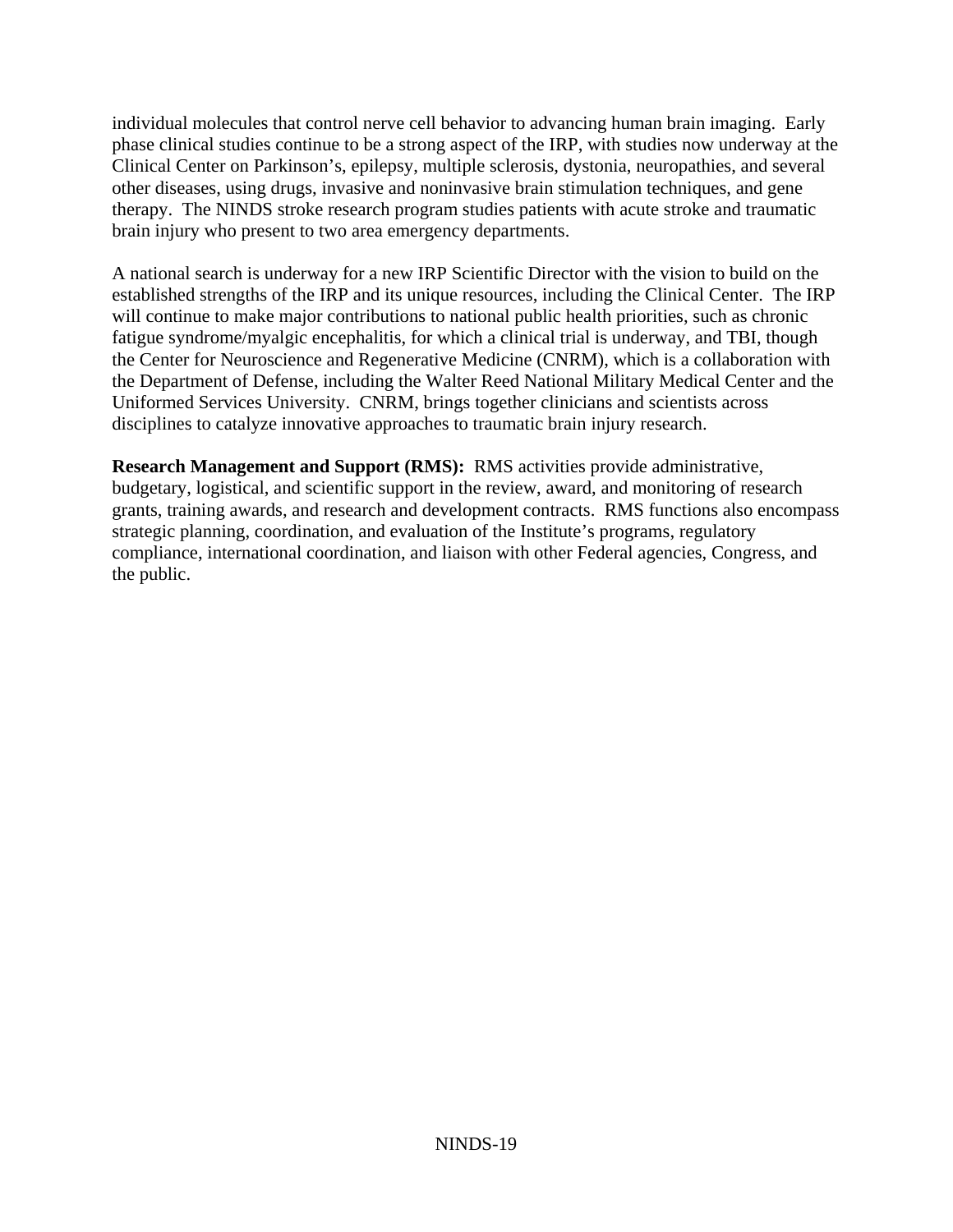#### **Detail of Full-Time Equivalent Employment (FTE)**

<span id="page-19-0"></span>

|                                                                               |                         | FY 2017 Final    |                  | FY 2018 Annualized CR |                  | FY 2019 President's Budget |                |                 |                         |
|-------------------------------------------------------------------------------|-------------------------|------------------|------------------|-----------------------|------------------|----------------------------|----------------|-----------------|-------------------------|
| <b>OFFICE/DIVISION</b>                                                        | Civilian                | <b>Military</b>  | <b>Total</b>     | Civilian              | <b>Military</b>  | <b>Total</b>               | Civilian       | <b>Military</b> | <b>Total</b>            |
|                                                                               |                         |                  |                  |                       |                  |                            |                |                 |                         |
| Division of Clinical Research                                                 |                         |                  |                  |                       |                  |                            |                |                 |                         |
| Direct:                                                                       | 14                      |                  | 14               | 14                    |                  | 14                         | 14             |                 | 14                      |
| Reimbursable:                                                                 |                         |                  |                  |                       |                  |                            |                |                 |                         |
| Total:                                                                        | 14                      |                  | 14               | 14                    |                  | 14                         | 14             |                 | 14                      |
| Division of Extramural Activities                                             |                         |                  |                  |                       |                  |                            |                |                 |                         |
| Direct:                                                                       | 53                      |                  | 53               | 53                    |                  | 53                         | 53             |                 | 53                      |
| Reimbursable:                                                                 |                         |                  |                  |                       |                  |                            |                |                 |                         |
| Total:                                                                        | 53                      |                  | 53               | 53                    |                  | 53                         | 53             |                 | 53                      |
| Division of Intramural Research                                               |                         |                  |                  |                       |                  |                            |                |                 |                         |
| Direct:                                                                       | 305                     |                  | 311              | 307                   |                  | 313                        | 307            |                 | 313                     |
| Reimbursable:                                                                 | 14                      |                  | 14               | 16                    |                  | 16                         | 16             |                 | 16                      |
| Total:                                                                        | 319                     |                  | 325              | 323                   |                  | 329                        | 323            |                 | 329                     |
| Division of Neuroscience                                                      |                         |                  |                  |                       |                  |                            |                |                 |                         |
| Direct:                                                                       | 54                      |                  | 54               | 55                    |                  | 55                         | 55             |                 | 55                      |
| Reimbursable:                                                                 | $\mathbf{1}$            |                  | $\mathbf{1}$     | $\overline{c}$        |                  | $\overline{2}$             | $\overline{2}$ |                 | $\overline{\mathbf{c}}$ |
| Total:                                                                        | 55                      |                  | 55               | 57                    |                  | 57                         | 57             |                 | 57                      |
| Division of Translational Research                                            |                         |                  |                  |                       |                  |                            |                |                 |                         |
| Direct:                                                                       | 19                      |                  | 19               | 17                    |                  | 17                         | 17             |                 | 17                      |
| Reimbursable:                                                                 |                         |                  |                  | 1                     |                  |                            |                |                 |                         |
| Total:                                                                        | 19                      |                  | 19               | 18                    |                  | 18                         | 18             |                 | 18                      |
| Office of Director                                                            |                         |                  |                  |                       |                  |                            |                |                 |                         |
| Direct:                                                                       |                         |                  |                  |                       |                  |                            |                |                 |                         |
| Reimbursable:                                                                 |                         |                  |                  |                       |                  |                            |                |                 |                         |
| Total:                                                                        |                         |                  |                  |                       |                  |                            |                |                 |                         |
| Office of the Director                                                        |                         |                  |                  |                       |                  |                            |                |                 |                         |
| Direct:                                                                       | 58                      |                  | 58               | 60                    |                  | 60                         | 60             |                 | 60                      |
| Reimbursable:                                                                 |                         |                  |                  |                       |                  |                            |                |                 |                         |
| Total:                                                                        | 58                      |                  | 58               | 60                    |                  | 60                         | 60             |                 | 60                      |
| Total                                                                         | 519                     | 6                | 525              | 526                   | 6                | 532                        | 526            | 6               | 532                     |
| Includes FTEs whose payroll obligations are supported by the NIH Common Fund. |                         |                  |                  |                       |                  |                            |                |                 |                         |
| FTEs supported by funds from Cooperative Research and                         |                         |                  |                  |                       |                  |                            |                |                 |                         |
| Development Agreements.                                                       | $\boldsymbol{0}$        | $\boldsymbol{0}$ | $\boldsymbol{0}$ | $\boldsymbol{0}$      | $\boldsymbol{0}$ | $\Omega$                   | $\Omega$       | $\overline{0}$  | $\overline{0}$          |
| <b>FISCAL YEAR</b>                                                            | <b>Average GS Grade</b> |                  |                  |                       |                  |                            |                |                 |                         |
|                                                                               | 12.0<br>2015            |                  |                  |                       |                  |                            |                |                 |                         |
| 2016                                                                          | 12.3                    |                  |                  |                       |                  |                            |                |                 |                         |
| 2017                                                                          | 12.3                    |                  |                  |                       |                  |                            |                |                 |                         |
| 2018                                                                          |                         |                  |                  |                       | 12.5             |                            |                |                 |                         |
| 2019                                                                          | 12.6                    |                  |                  |                       |                  |                            |                |                 |                         |